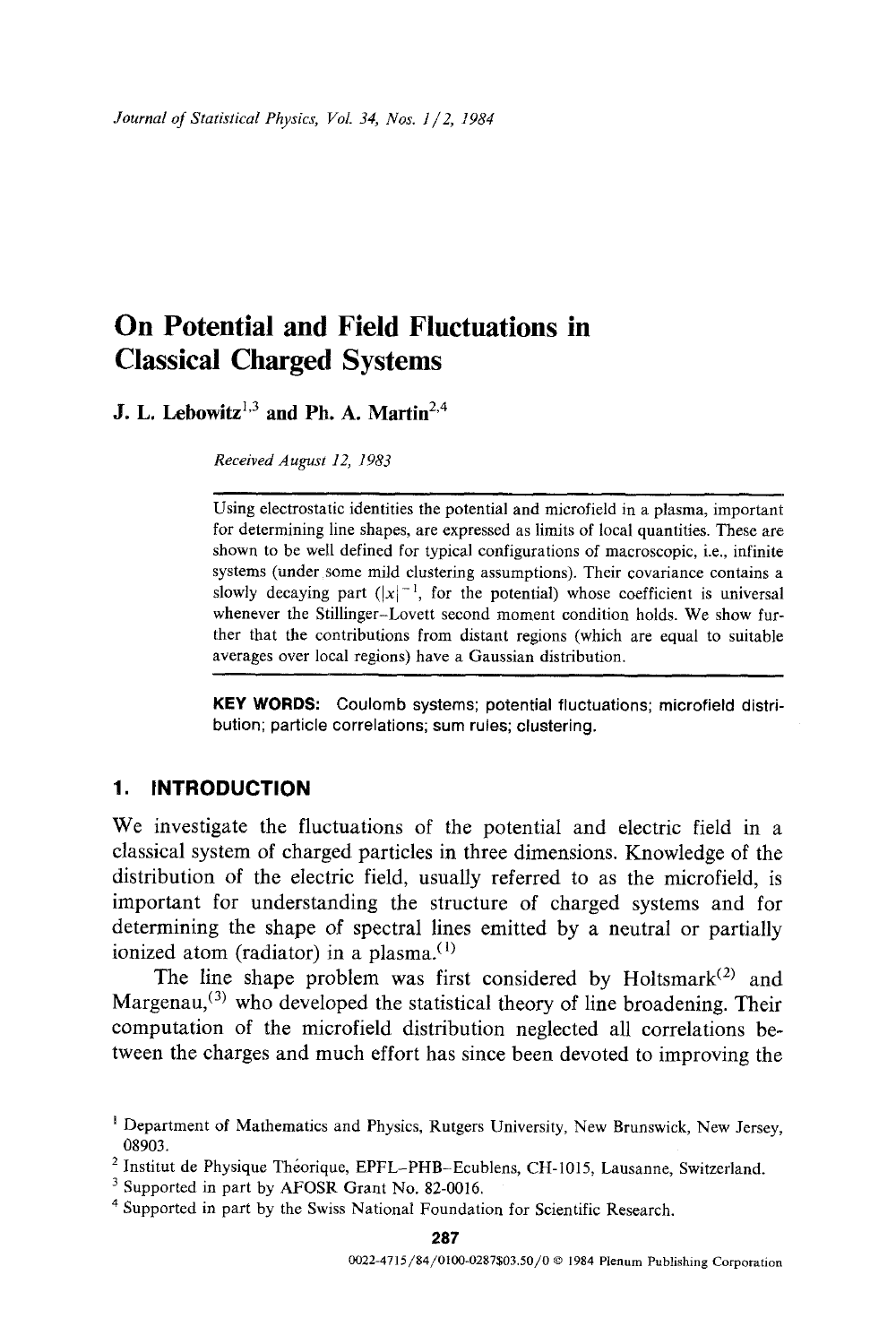resulting Holtsmark distribution.  $(1,3-9)$  An important input into the approximation scheme used in Ref. 9 which appears to give the best agreement with computer simulations, is the exact value of the second moment of the electric field distribution at a charged ion in a one-component plasma (jellium). This shows the usefulness of exact relations for the microfield distribution and is one of the motivations of the present work.

In carrying out this analysis, it is necessary, owing to the long-range nature of the Coulomb potential, that careful attention be paid to the (infinite volume) limits required for defining the microfield in a macroscopic (formally infinite) charged system. It is the purpose of this note to prove, under some reasonable assumptions, the existence of these limits and to derive expressions (involving only low-order particle correlations) for the covarianee of the field at different points in space. We hope that this will be useful both for the development of a general theory of Gibbs states of charged systems, as well as for developing microfield distributions in a manner similar to that of Ref. 9 in a general plasma.

We note here that in some cases, e.g., for high temperature and low-density plasmas, for charges on a lattice, for fully symmetric systems, our results follow, more or less explicitly, from first principle computations without any additional assumptions.  $(10)$  Another special case is the onecomponent plasma, jellium, in two dimensions at one particular temperature  $T = 2e^2/K_B$ . At this value the correlations are known<sup>(11)</sup> and the whole analysis can be carried out explicitly. This as well as the general two-dimensional case will be discussed in a paper by Alastuey and Jan $covici.$ <sup> $(12)$ </sup>

### **Formulation of Problem**

We consider a system of  $N$  charged classical particles at equilibrium in a finite volume  $\Lambda \subset \mathbb{R}^3$ . A particle of species  $\alpha$  carries a charge  $e_\alpha$  and we may have an additional uniform external charge density  $\rho_R$  (jellium model). The system is globally neutral

$$
\sum_{i=1}^{N} e_{\alpha_i} + |\Lambda| \rho_B = 0 \tag{1.1}
$$

where  $|\Lambda|$  is the volume of  $\Lambda$ .

The particles interact by a two-body potential

$$
\phi(q_1, q_2) = \frac{e_{\alpha_1} e_{\alpha_2}}{|x_1 - x_2|} + \phi^s(q_1, q_2)
$$
 (1.2)

where we use the abbreviated notation  $q = (\alpha, x)$ , x denoting the position of the particle.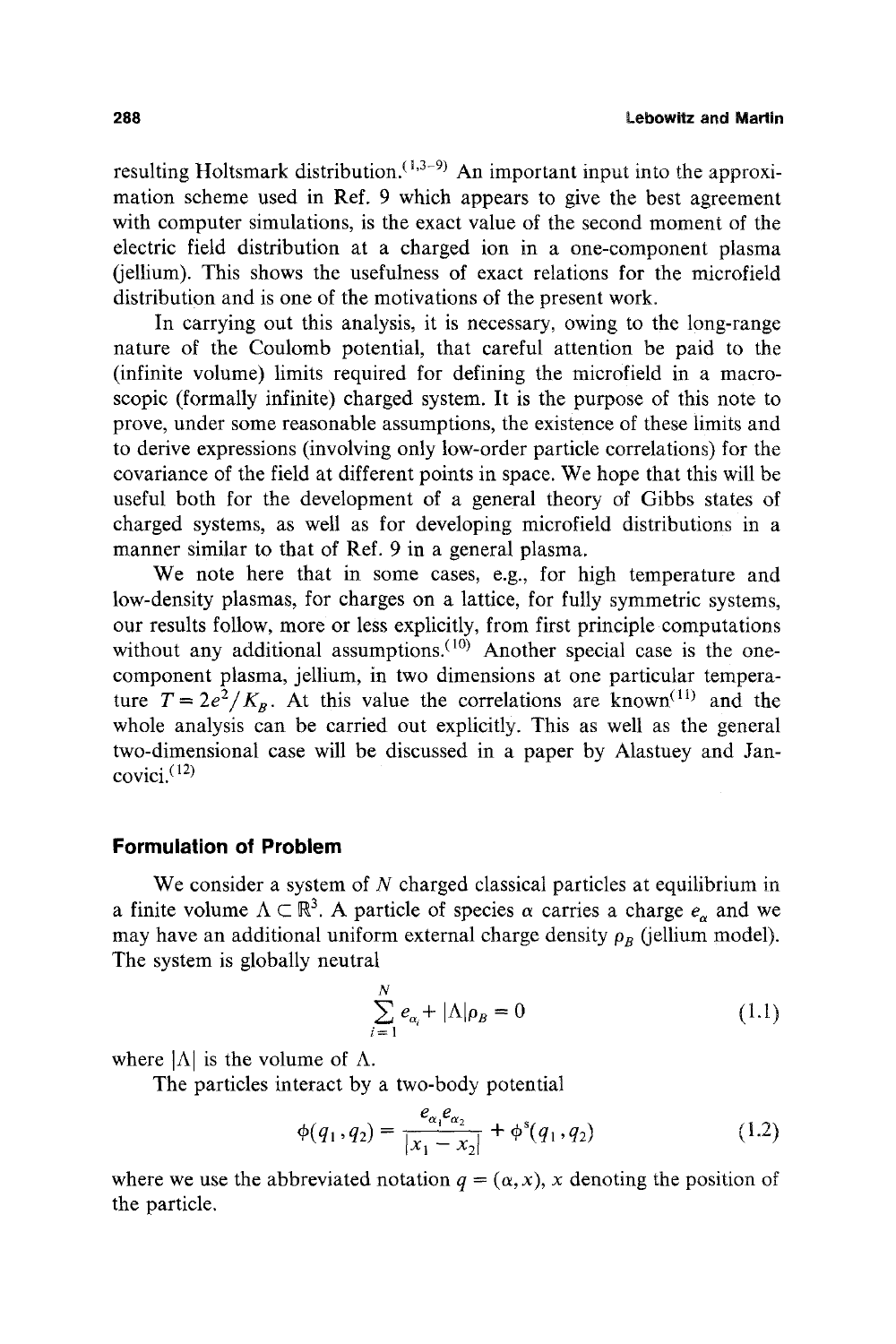$\phi^{s}(q_1,q_2)$  is a short-range potential, invariant under translations and rotations, which includes the local repulsion effects needed for thermodynamic stability.

The equilibrium state of the system at inverse temperature  $\beta$  is described by the set of its correlation functions  $\rho_{\Lambda}(q_1, \ldots, q_n)$  defined in the canonical ensemble, and we write  $\langle F \rangle$  for the thermal average of a function  $F$  on configuration space.

Of particular importance is the (truncated) charge-charge correlation function

$$
S_{\Lambda}(x_1, x_2) = \left\langle \left[ Q(x) \right]_{\Lambda} \left[ Q(y) \right]_{\Lambda} \right\rangle_{\Lambda}
$$
  
= 
$$
\sum_{\alpha_1 \alpha_2} e_{\alpha_1} e_{\alpha_2} \left[ \rho_{\Lambda}(\alpha_1 x_1, \alpha_2 x_2) - \rho_{\Lambda}(\alpha_1 x_1) \rho_{\Lambda}(\alpha_2 x_2) + \delta_{\alpha_1 \alpha_2} \delta(x_1 - x_2) \rho_{\Lambda}(\alpha_1 x_1) \right]
$$
(1.3)

where

$$
Q(x) = \sum_{i=1}^{N} e_{\alpha_i} \delta(x - x_i) + \rho_B \tag{1.4}
$$

is the charge density, and for any  $F$  we have set

$$
[F]_{\Lambda} = F - \langle F \rangle_{\Lambda} \tag{1.5}
$$

The charge neutrality condition (1.1) implies that

$$
\int_{\Lambda} dx_2 \, S_{\Lambda}(x_1, x_2) = 0 \qquad \text{for all } x_1 \tag{1.6}
$$

The electrostatic potential at some point of space  $x$ , due to a given particle configuration  $(q_1, \ldots, q_n)$  in  $\Lambda$ , is

$$
V(x) = \int_{\Lambda} dy \frac{1}{|x - y|} Q(y)
$$
 (1.7)

 $E(x) = -\nabla V(x)$  is the corresponding electric field. We are interested in the fluctuations of the potential

$$
W_{\Lambda}(x, y) = \langle [V(x)]_{\Lambda} [V(y)]_{\Lambda} \rangle_{\Lambda}
$$
  
= 
$$
\int_{\Lambda} dx_1 \int_{\Lambda} dy_1 \frac{1}{|x - x_1|} \frac{1}{|y - y_1|} S_{\Lambda}(x_1, y_1)
$$
 (1.8)

and more generally in the characteristic function

$$
\left\langle \exp\left(i\sum_{k=1}^{m} \gamma_k \left[V(x_k)\right]_{\Lambda}\right)\right\rangle_{\Lambda}, \qquad \gamma_k \in \mathbb{R} \tag{1.9}
$$

of the distribution of the potential as  $\Lambda \rightarrow \mathbb{R}^3$ . Even more important in many cases are the corresponding fluctuations in the electric field  $E(x)$ .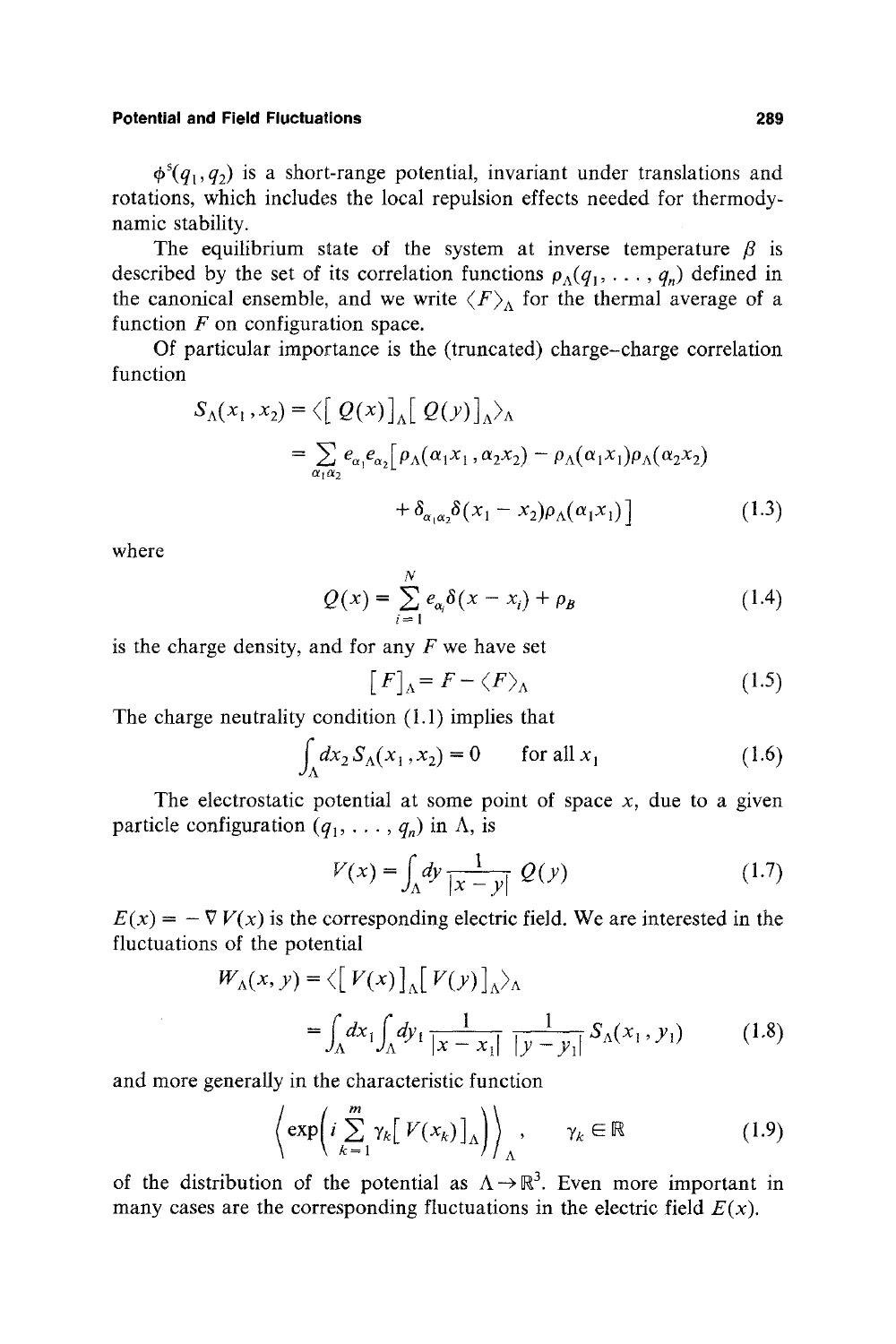We note that for particles with short-range interactions (for instance with finite range  $d$ ), the total potential and field are strictly local quantities, i.e.,  $V(x)$  depends only on the part of the particle configuration which is in a sphere of radius  $d$  around  $x$ . In this case, the infinite volume limits of (1.8) and (1.9) exist as soon as the state [i.e., the correlations functions  $\rho_{\Lambda}(q_1, \ldots, q_n)$ ] has a thermodynamic limit, and thus potential and force fluctuations are well defined. This is not the case for the Coulomb potential: here  $V(x)$  is genuinely nonlocal and particles far away will contribute to the fluctuations at  $x$ .

In this paper, we do not prove the existence of the limit (1.8) and (1.9) as  $\Lambda \rightarrow \mathbb{R}^3$ . Rather, by assuming some reasonable properties of the thermodynamic limit and of the bulk correlation functions, we derive various results about the behavior of the potential and electric field correlations which should generally hold in a large class of Coulomb states. Under these conditions, we mainly establish the following points.

Owing to some electrostatic identities which we derive in Section 2, it is still possible to compute the potential and field fluctuations as the limit of averages of strictly local functions.

We then give formulas for the correlations of the potential and field at both neutral and charged points. We find that even in states where the truncated particle correlations cluster exponentially fast (Debye screening), the potential and electric field correlations have a very slow decay (Sections 3-5). In Section 6, we discuss properties of the statistical distribution of the potential and field. There is a natural distinction between the contribution to the fluctuations of the nearby and the far away particles: we show that the latter contribution is asymptotically gaussian. Moreover, there exists a well-defined potential function for typical equilibrium configurations.

These results hold in three-dimensional homogeneous phases having sufficiently good cluster properties. With some appropriate modifications, very similar results are valid in two-dimensional homogeneous phases: this is discussed in Ref. 12. The statistics of the electric field in one dimension is not studied here since it can be explicitly computed by the method of functional integration.  $(13,14)$ 

Crystalline phases (or phases with directional order) exhibit long-range order (i.e., weak clustering) in dimension  $v \ge 2^{(15)}$  and we cannot draw any conclusion on the behavior of their potential and field fluctuations from the present analysis.

# **2. SOME ELECTROSTATIC IDENTITIES**

Let  $Q(x)$  be some three-dimensional charge distribution (with  $f\{dx \mid Q(x)| < \infty\}$  and  $V(y) = \int dz(1/|y - z|)Q(z)$  the corresponding po-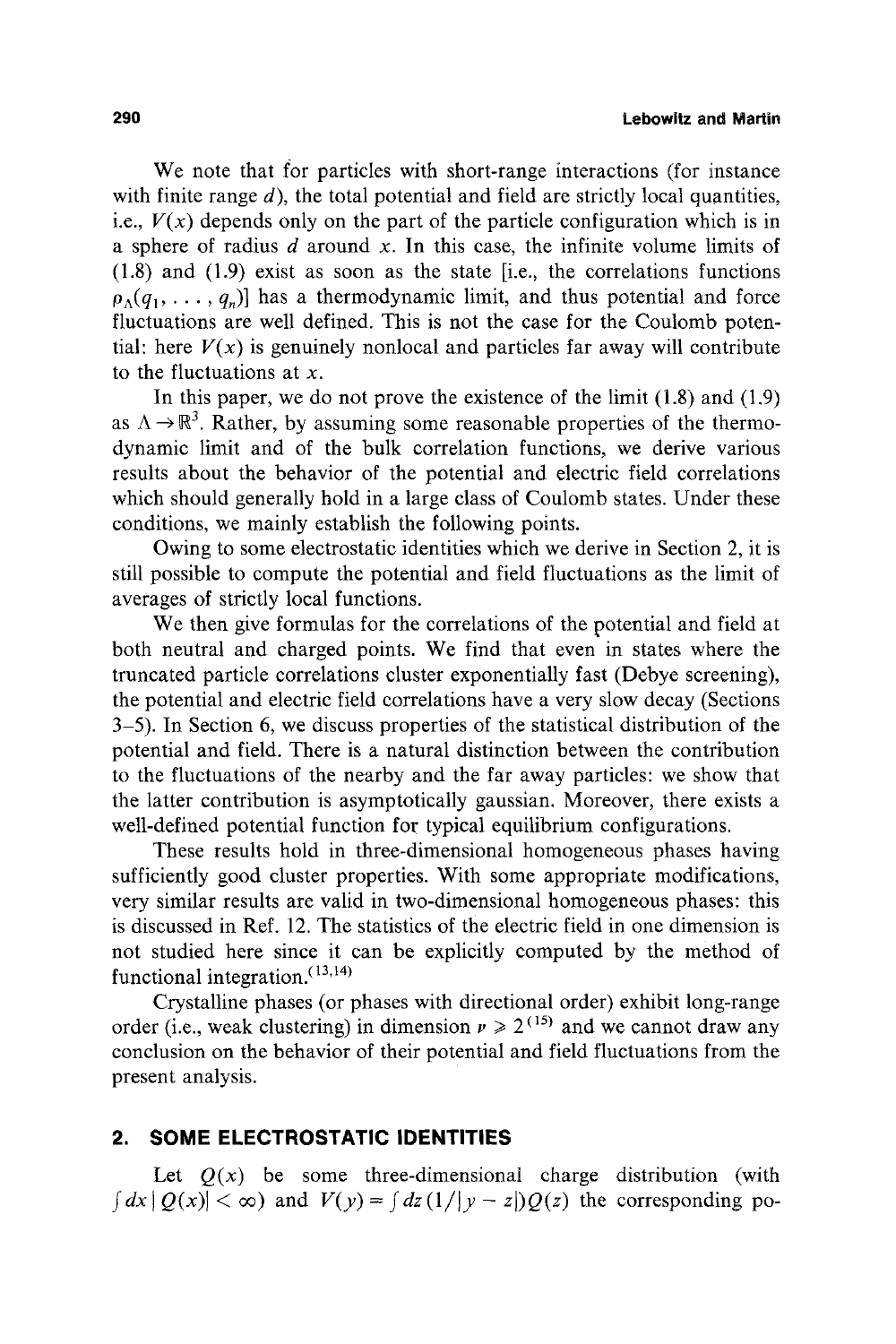tential at  $y$ . For any point  $x$ , we split the potential at  $y$  into a local "inside" part due to the charges located inside a sphere  $\sum_{R}(x)$  of radius R centered at x:

$$
V_R^{\text{in}}(x; y) = \int_{\sum_R(x)} dz \, \frac{1}{|y - z|} \, Q(z) \tag{2.1}
$$

and a global "outside" part due to charges in the exterior  $\sum_{R}^{c}(x)$ , of this sphere,

$$
V_R^{\text{out}}(x; y) = \int_{\sum_R^c(x)} dz \, \frac{1}{|y - z|} \ Q(z) \tag{2.2}
$$

We have clearly

$$
V(y) = V_R^{\text{in}}(x; y) + V_R^{\text{out}}(x; y)
$$
 (2.3)

and in particular

$$
V(x) = V_R^{\text{in}}(x) + V_R^{\text{out}}(x)
$$
 (2.4)

where  $V_R^{\text{in}}(x) \equiv V_R^{\text{in}}(x; x)$ ,  $(V_R^{\text{out}}(x) \equiv V_R^{\text{out}}(x; x))$  is the potential at x due to the charge inside (outside)  $\sum_{R} (x)$ . We define, moreover,

$$
\overline{V}_R(x) = \frac{1}{|\sum_R|} \int_{\sum_R(x)} dy \ V(y) \tag{2.5}
$$

$$
\overline{V}_R^{\text{in(out)}}(x) = \frac{1}{|\sum_R|} \int_{\sum_R(x)} dy \ V_R^{\text{in(out)}}(x; y) \tag{2.6}
$$

the spatial average of the total potential (resp. of  $V_R^{\text{in}}(x; y)$ ,  $V_R^{\text{out}}(x; y)$ ) in  $\sum_{R}(x)$ ,  $|\sum_{R}| = 4\pi R^{3}/3$ . Using the formula

$$
\int_{|y| \le R} dy \frac{1}{|x - y|} = \begin{cases} \frac{4\pi R^3}{3} \frac{1}{|x|}, & |x| \ge R \\ -\frac{2\pi}{3} |x|^2 + 2\pi R^2, & |x| \le R \end{cases}
$$
 (2.7)

This yields

$$
\overline{V}_R^{\text{out}}(x) = V_R^{\text{out}}(x) \tag{2.8}
$$

$$
\overline{V}_R^{\text{in}}(x) = \int_{\sum_R(x)} dz \ Q(z) \left( -\frac{1}{2R^3} |z - x|^2 + \frac{3}{2R} \right) \tag{2.9}
$$

and thus, with (2.4),

$$
V(x) = V_R^{\text{in}}(x) - \overline{V}_R^{\text{in}}(x) + \overline{V}_R(x) \tag{2.10}
$$

$$
V_R^{\text{out}}(x) = -\overline{V}_R^{\text{in}}(x) + \overline{V}_R(x) \tag{2.11}
$$

Introducing similar definitions for the electric field vector  $E(x) = -\nabla V(x)$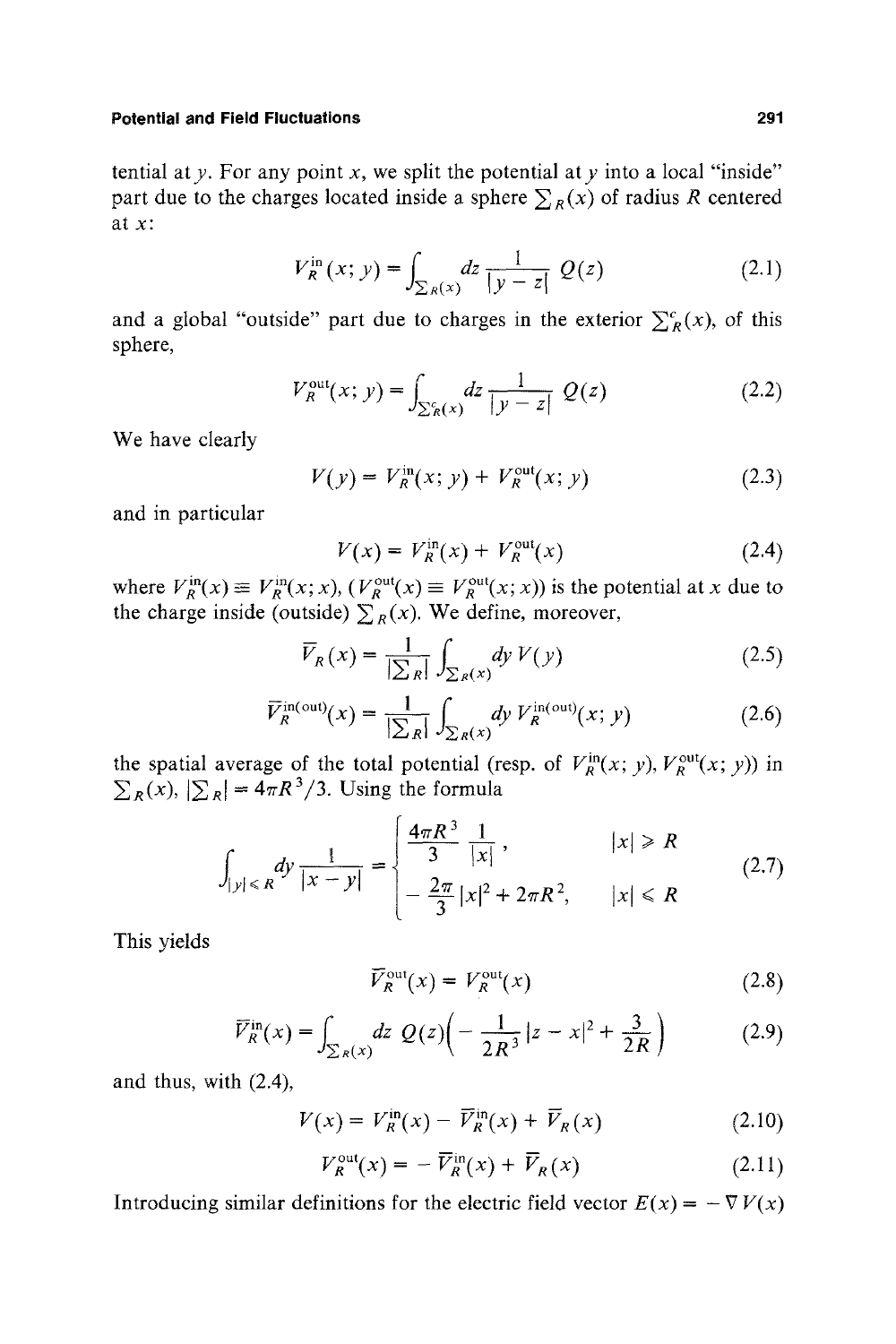one gets in the same way the vector equation

$$
E(x) = E_R^{\text{in}}(x) - \overline{E}_R^{\text{in}}(x) + \overline{E}_R(x) \tag{2.12}
$$

$$
E_R^{\text{out}}(x) = -\overline{E}_R^{\text{in}}(x) + \overline{E}_R(x) \tag{2.13}
$$

with

$$
E_R^{\text{in}}(x) = -\int_{\sum_R(x)} dz \ Q(z) \frac{(x - z)}{R^3}
$$
 (2.14)

The interest of the identities  $(2.10)$ – $(2.13)$  is that they express the potential (or field) due to charges far from  $x$ , as well as the total potential, as a sum of a strictly local quantity plus the spatial average  $\overline{V}_p(x)$ . This is important for the following reason: if the potential fluctuations  $(1.8)$  have a thermodynamic limit and decay at large space separation, then  $\overline{V}_R(x)$  does not contribute to them in the limit  $R\rightarrow\infty$ ; cf. next proposition. Hence, by (2.10) the fluctuations of the potential around its average value can be computed locally from  $V_R^{\text{in}}(x)$  and  $\overline{V}_R^{\text{in}}(x)$ . One should, however, remark that in an homogeneous state,  $\lim_{\Lambda \to \mathbb{R}^3} \langle V_R^{\text{in}}(x) \rangle_\Lambda$  and  $\lim_{\Lambda \to \mathbb{R}^3} \langle \overline{V}_R^{\text{in}}(x) \rangle_\Lambda$ vanish because of local neutrality, but the average of the total potential given by

$$
\lim_{\Lambda\to\mathbb{R}^3}\langle V(x)\rangle_{\Lambda}=\lim_{R\to\infty}\lim_{\Lambda\to\mathbb{R}^3}\langle\overline{V}_R(x)\rangle
$$

can be different from zero when the finite system carries surface charges on its boundaries.

**Proposition 1.** Assume that (i) the average of local functions F have a thermodynamic limit

$$
\lim_{\Lambda\to\mathbb{R}}\langle F\rangle_{\Lambda}=\langle F\rangle
$$

(ii) the thermodynamic limit  $W(x - y) = \lim_{\Delta \to \mathbb{R}^3} W_{\Delta}(x, y)$  of the potential fluctuations (1.8) exists, and (iii)  $\lim_{|x| \to \infty} W(x) = 0$ . Then

$$
W(x - y) = \lim_{R \to \infty} \langle \left[ \hat{V}_R^{\text{in}}(x) \right] \left[ \hat{V}_R^{\text{in}}(y) \right] \rangle \tag{2.15}
$$

and

$$
\lim_{\Lambda \to \mathbb{R}^3} \left\langle \exp \left( i \sum_{k} \gamma_k \big[ V(x_k) \big]_{\Lambda} \right) \right\rangle_{\Lambda} = \lim_{R \to \infty} \left\langle \exp \left( i \sum_{k} \gamma_k \big[ \hat{V}_R^{\text{in}}(x_k) \big] \right) \right\rangle \tag{2.16}
$$

$$
\lim_{R \to \infty} \lim_{\Lambda \to \mathbb{R}^3} \left\{ \exp \left( i \sum_{k} \gamma_k \left[ V_R^{\text{out}}(x_k) \right]_{\Lambda} \right)_{\Lambda} = \lim_{R \to \infty} \left\{ \exp \left( -i \sum_{k} \gamma_k \left[ \overline{V}_R^{\text{in}}(x_k) \right] \right) \right\} \right\}
$$
\n(2.17)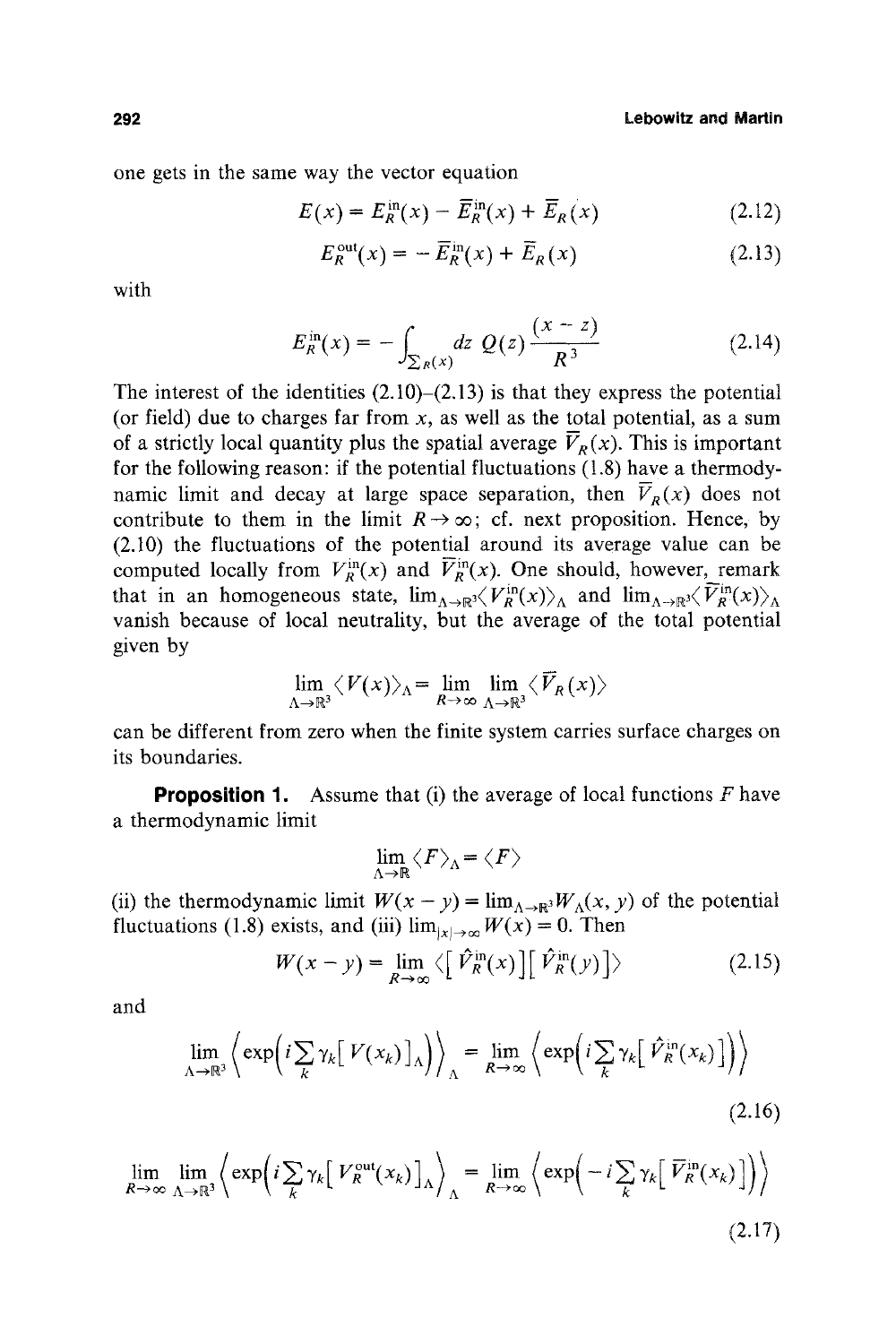with

$$
\hat{V}_R^{\text{in}}(x) = V_R^{\text{in}}(x) - \overline{V}_R^{\text{in}}(x) \tag{2.18}
$$

The existence of the limits of the bulk averages involved on the right-hand sides of (2.15)-(2.17) will be established in the next section.

*Proof.* The assumption (ii) implies that for each fixed R

$$
\lim_{\Delta \to \mathbb{R}^3} \left\langle \left[ \overline{\mathcal{V}}_R(x) \right]_{\Delta}^2 \right\rangle_{\Delta} = \frac{1}{\left| \sum R \right|^2} \int_{\sum R(x)} dx_1 \int_{\sum R(x)} dx_2 W(x_1 - x_2)
$$

$$
= \left( \frac{3}{4\pi} \right)^3 \int_{|x_1| \le 1} dx_1 \int_{|x_2| \le 1} dx_2 W(R(x_1 - x_2))
$$

and thus, by (iii),

$$
\lim_{R \to \infty} \lim_{\Lambda \to \mathbb{R}^3} \langle \left[ \overline{V}_R(x) \right]_{\Lambda}^2 \rangle_{\Lambda} = 0 \tag{2.19}
$$

Introducing the decomposition (2.10) into (2.18), we have

$$
W_{\Lambda}(x, y) = \left\langle \left[ \hat{V}_{R}^{\text{in}}(x) \right]_{\Lambda} \left[ \hat{V}_{R}^{\text{in}}(y) \right]_{\Lambda} \right\rangle_{\Lambda} + \left\langle \left[ \hat{V}_{R}^{\text{in}}(x) \right]_{\Lambda} \left[ \overline{V}_{R}(y) \right]_{\Lambda} \right\rangle_{\Lambda}
$$

$$
+ \left\langle \left[ \overline{V}_{R}(x) \right]_{\Lambda} \left[ \hat{V}_{R}^{\text{in}}(y) \right]_{\Lambda} \right\rangle_{\Lambda} + \left\langle \left[ \overline{V}_{R}(x) \right]_{\Lambda} \left[ \overline{V}_{R}(y) \right]_{\Lambda} \right\rangle_{\Lambda}
$$
(2.20)

By the Schwartz inequality, the second term of the right-hand side of (2.20) is less than  $\langle [\hat{V}_R^{\text{in}}(x)]_\Delta^2\rangle_{\Delta}^{1/2}\langle [\overline{V}_R(y)]_\Delta^2\rangle_{\Delta}^{1/2}$ . Hence, using (2.19) and that  $\langle [\hat{V}_R^{\text{in}}(x)]_A^2 \rangle_A$  remains finite (see Lemma 1, Section 3), this term tends to zero as  $\Lambda \rightarrow \mathbb{R}^3$ ,  $R \rightarrow \infty$ . In the same way the two last terms of the right-hand side of (2.20) vanish in this limit, and we get (2.15).

To show (2.16), we use  $|e^{ix} - e^{iy}| \le |x - y|$ , (2.10) and the Schwartz inequality to obtain

$$
\left| \left\langle \exp \left( i \sum_{k} \gamma_{k} \left[ V(x_{k}) \right]_{\Lambda} \right) \right\rangle_{\Lambda} - \left\langle \exp \left( i \sum_{k} \gamma_{k} \left[ \hat{V}_{R}^{\text{in}}(x_{k}) \right] \right) \right\rangle_{\Lambda} \right|
$$
  

$$
\leq \left\langle \left| \sum_{k} \gamma_{k} \left[ \overline{V}_{R}(x_{k}) \right]_{\Lambda} \right| \right\rangle_{\Lambda} \leq \sum_{k} |\gamma_{k}| \left\langle \left[ \overline{V}_{R}(x_{k}) \right]_{\Lambda}^{2} \right\rangle_{\Lambda}^{1/2}
$$

(2.16) follows from (2.19) when we let  $\Lambda \rightarrow \mathbb{R}^3$  and  $R \rightarrow \infty$ . (2.17) is proven in the same way.  $\blacksquare$ 

Obviously, the same proposition holds for the electric field with the corresponding definitions of  $E_R^m(x)$ ,  $E_R^{\text{out}}(x)$ , and the assumptions (ii) and (iii) being replaced by (iv)  $e^{iS}(x, y) = \langle [E'(x)]_A [E^{S}(y)]_A \rangle_A$  has a limit  $e^{rs}(x - y)$  as  $\Lambda \rightarrow \mathbb{R}^3$  and (v)  $\lim_{|x| \rightarrow \infty} e^{rs}(x) = 0$ .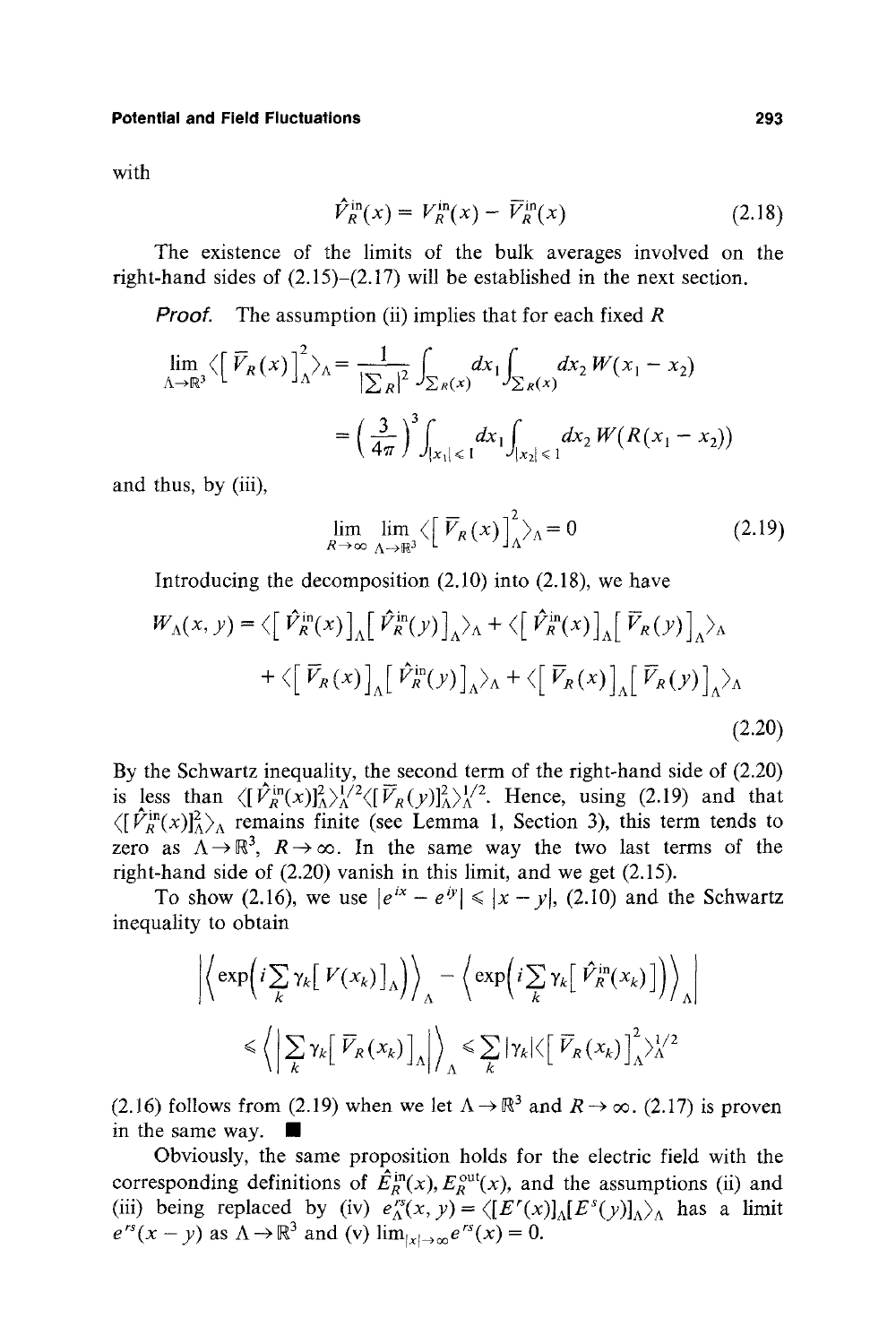# **3, POTENTIAL FLUCTUATIONS AT NEUTRAL POINTS**

In this and the following sections, we deduce various properties of the potential fluctuations, assuming that the conditions of the Proposition 1 are true; i.e., we study the right-hand side of  $(2.15)$ ,  $(2.16)$ ,  $(2.17)$  for an infinitely extended state of the charged system. This state is described by the set of its correlation functions  $p(q_1, \ldots, q_n)$  or equivalently by the corresponding truncated (Ursell) functions  $\rho_T(q_1, \ldots, q_n)$  defined in the usual way:

$$
\rho^{T}(q_{1}q_{2}) = \rho(q_{1}q_{2}) - \rho(q_{1})\rho(q_{2})
$$
\n
$$
\rho^{T}(q_{1}q_{2}q_{3}) = \rho(q_{1}q_{2}q_{3}) - \rho(q_{1})\rho^{T}(q_{2}q_{3})
$$
\n
$$
- \rho(q_{2})\rho^{T}(q_{1}q_{3}) - \rho(q_{3})\rho(q_{1}q_{2})
$$
\n(3.1)

These truncated functions will have decay properties at large space separation characterized by an index  $\eta$  such that

$$
|r^n\rho^T(q_1,\ldots,q_k)| \leq C_k, \qquad r = \sup_{ij}|x_i - x_j| \qquad (3.2)
$$

The screening properties in the bulk of Coulomb states are conveniently expressed in terms of the excess particle density at  $q$  when  $n$  particles are kept fixed at  $q_1, \ldots, q_n$ :

$$
\rho(q \,|\, q_1, \ldots, q_n) = \frac{\rho(q q_1, \ldots, q_n)}{\rho(q_1, \ldots, q_n)} + \sum_{j=1}^n \delta_{qq_j} - \rho(q) \tag{3.3}
$$

with

$$
\delta_{qq_j} = \delta_{\alpha\alpha_j}\delta(x-x_j)
$$

We start with the basic fact<sup>(16,17)</sup> that when (3.2) holds for  $k \le n + 2$ , then  $p(q | q_1, \ldots, q_n)$  has no multipole moments of order  $l < \eta - 3$ .

In particular,  $\bar{l} = 0$  gives the electroneutrality sum rules

$$
\int dq \, e_{\alpha} \rho(q \mid q_1, \ldots, q_n) = 0 \tag{3.4}
$$

In the case  $n = 1$ , this implies  $\int dx S(x, y) = 0$ , where  $S(x, y)$  is the bulk charge-charge correlation defined in terms of the infinite volume correlations as in  $(1.3)$ .

For translation invariant neutral states, i.e.,  $S(x, y) = S(x - y)$  and  $\sum_{\alpha} e_{\alpha} \rho_{\alpha} + \rho_{\beta} = 0$ , local neutrality implies  $\langle \hat{V}_R^{\text{in}}(x) \rangle = 0$  and thus  $[\hat{V}_R^{\text{in}}(x)]$  $= \hat{V}_R^{\text{in}}(x)$ . Then, we have

**Proposition 2.** If

$$
\int dx S(x) = 0 \tag{3.5}
$$

$$
\int dx |x| |S(x)| < \infty \tag{3.6}
$$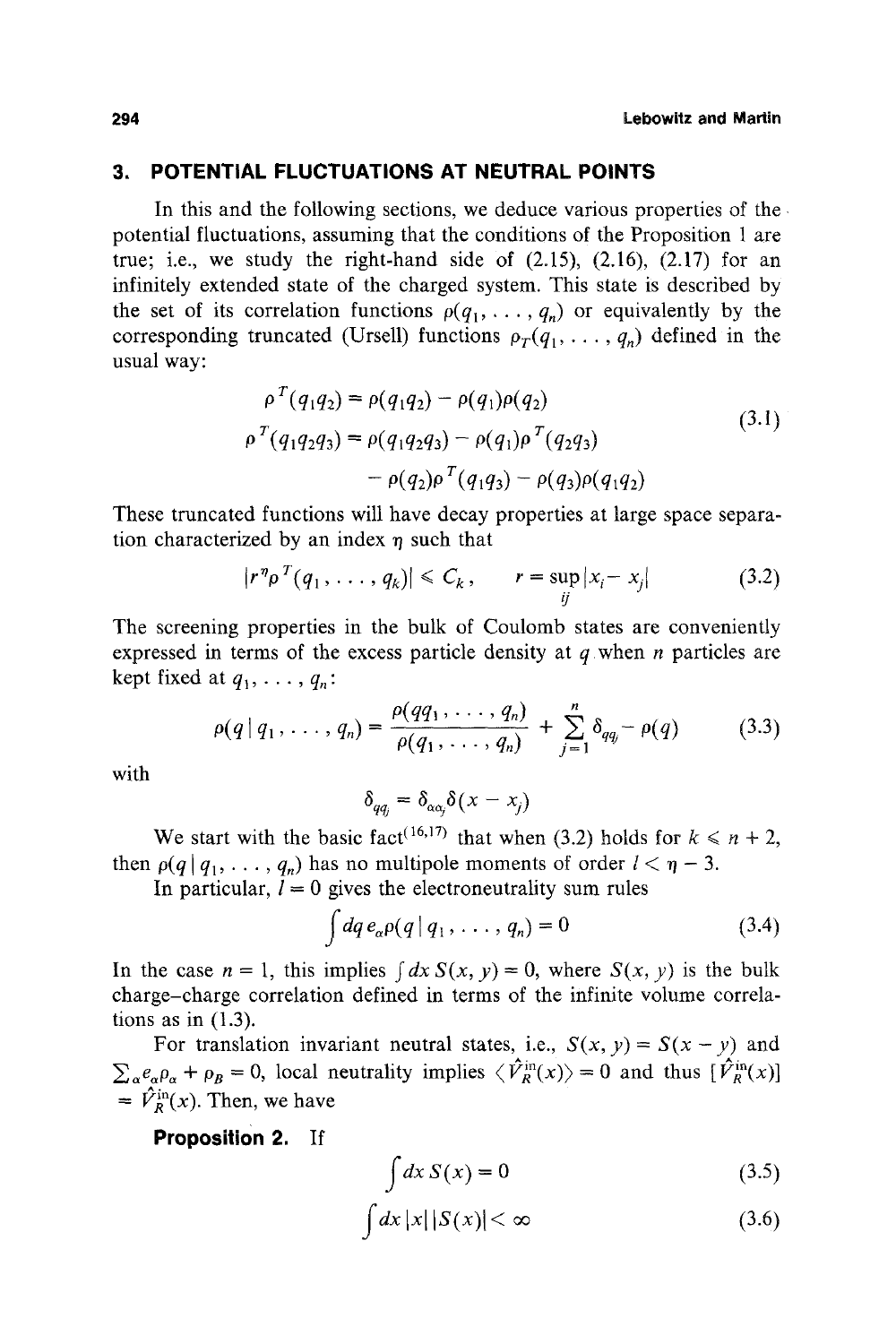then  $\lim_{R\to\infty}\langle \hat{V}_R^{\text{in}}(x)\hat{V}_R^{\text{in}}(y)\rangle = W(x-y)$  exists with

$$
W(x) = -2\pi \int dy \, |x+y| S(y) = \int dy \, \frac{1}{|x-y|} \left[ \int dz \, \frac{S(z)}{|y-z|} \right] \tag{3.7}
$$

and  $\lim_{|x| \to \infty} W(x) = 0$ . Moreover, if

$$
\int dx \, |x|^2 |S(x)| < \infty \tag{3.8}
$$

then

$$
W(x) = \frac{1}{|x|} \left[ -\frac{2\pi}{3} \int dy \, |y|^2 S(y) \right] + o\left(\frac{1}{|x|}\right) = \frac{K_B T}{|x|} + o\left(\frac{1}{|x|}\right) \tag{3.9}
$$

where the second equality follows from the Stillinger-Lovett second moment conditions when it holds.  $(18,19)$ 

Before proving Proposition 2, let us make the following comments. We see from (3.7) that the square potential fluctuations are well defined under rather weak clustering conditions (3.6). However, (3.9) shows that they always decay as  $K_B T/|x|$  even if the clustering is exponentially fast (as in the Debye-Hückel regime). The asymptotic behavior of  $W(x)$  is thus universal, independent of the short-range part of the interaction. This can also be obtained from the Sine-Gordon transformation when the latter is applicable. $(10)$ 

Finally, (3.5) and (3.8) together with the space reflection invariance of *S(x)* imply that its Fourier transform  $\tilde{S}(k) = (2\pi)^{-3} \int e^{ikx} S(x)$  is  $O(|k|^2)$  as  $k\rightarrow 0$ , and hence  $\int dk(\hat{S}(k)/|k|^4) < \infty$ . Under these conditions, by applying twice the convolution theorem of Fourier transforms to the last expression in the right-hand side of (3.7), we also have

$$
W(x) = (4\pi)^2 \int dk \, e^{ikx} \frac{\tilde{S}(k)}{|k|^4}
$$
 (3.10)

*Proof of Proposition 2.* We have that

$$
\langle \hat{V}_R^{\text{in}}(x)\hat{V}_R^{\text{in}}(0)\rangle = \langle \left(V_R^{\text{in}}(x) - \overline{V}_R^{\text{in}}(x)\right) \left(V_R^{\text{in}}(0) - \overline{V}_R^{\text{in}}(0)\right)\rangle
$$

is the sum of four terms which are calculated in the Appendix. The result is as follows.

**Lemma** 1. Under the conditions (3.5), (3.6) the following limits exist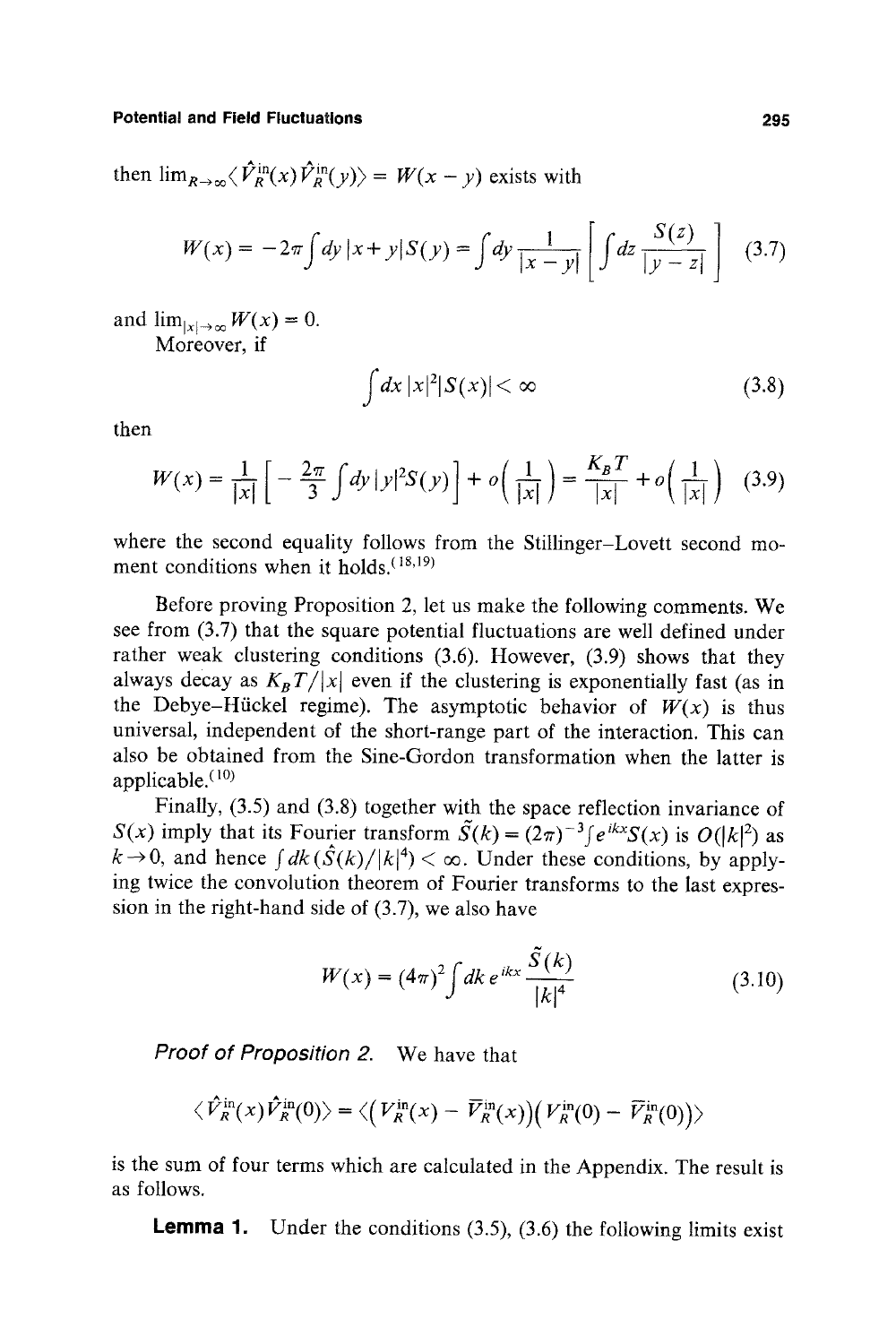and are given by

$$
\lim_{R \to \infty} \langle V_R^{\text{in}}(x) V_R^{\text{in}}(0) \rangle = -3\pi \int dy \, |y + x| S(y) \tag{3.11}
$$

$$
\lim_{R \to \infty} \langle V_R^{\text{in}}(x) \overline{V}_R^{\text{in}}(0) \rangle = \lim_{R \to \infty} \langle \overline{V}_R^{\text{in}}(x) \overline{V}_R^{\text{in}}(0) \rangle
$$
  
=  $-\pi \int dy |y + x| S(y)$  (3.12)

$$
\lim_{R_2 \to \infty} \lim_{R_1 \to \infty} \langle V_{R_2}^{\text{in}}(x) \overline{V}_{R_1}^{\text{in}}(0) \rangle = \lim_{R_2 \to \infty} \lim_{R_1 \to \infty} \langle \hat{V}_{R_2}^{\text{in}}(x) \hat{V}_{R_1}^{\text{in}}(0) \rangle
$$
  
=  $-2\pi \int dy |y + x| S(y)$  (3.13)

The first expression of  $W(x)$  in (3.7) results immediately from (3.11)–(3.12); the second expression can be obtained either from (3.13) or shown directly by using charge neutrality.

Because of electroneutrality and space reflection invariance, we can write

$$
W(x) = -2\pi \int dy \, (|x + y| - |x| - y \cdot \hat{x}) S(y), \qquad \hat{x} = \frac{x}{|x|} \quad (3.14)
$$

 $\lim_{|x| \to \infty} W(x) = 0$  follows by dominated convergence from the fact that the integrand of (3.14) is bounded by  $2|y||S(y)|$  and converges pointwise to zero as  $|x| \to \infty$ .

To prove (3.9) we again use electroneutrality and spherical symmetry to write

$$
|x|W(x) + \frac{2\pi}{3} \int_{|y| \le |x|/2} dy |y|^2 S(y)
$$
  
=  $-2\pi \int_{|y| \le |x|/2} dy S(y) [ |x| (|x + y| - |x| - y \cdot \hat{x} + \frac{1}{2} \sum_{r,s}^{3} (\frac{\delta_{rs} - \hat{x}^r \hat{x}^s}{|x|}) y^r y^s ]$   
 $-2\pi \int_{|y| \ge |x|/2} dy S(y) [ |x| (|x + y| - |x|)]$  (3.15)

By the limited Taylor expansion,  $|x + y| - |x| - y \cdot \hat{x} = O(|y|^2/|x|)$  for  $|y| \le |x|/2$  and the integrand of the first term on the right-hand side of (3,15) tends pointwise to zero. Dominated convergence implies again that this term vanishes as  $|x| \to \infty$ . Since the integrand of the second term is majorized by  $(1/2)|y|^2|S(y)|$  for  $|y| \ge |x|/2$ , this contribution also vanishes as  $|x| \to \infty$  by (3.8), and this proves (3.9).  $\blacksquare$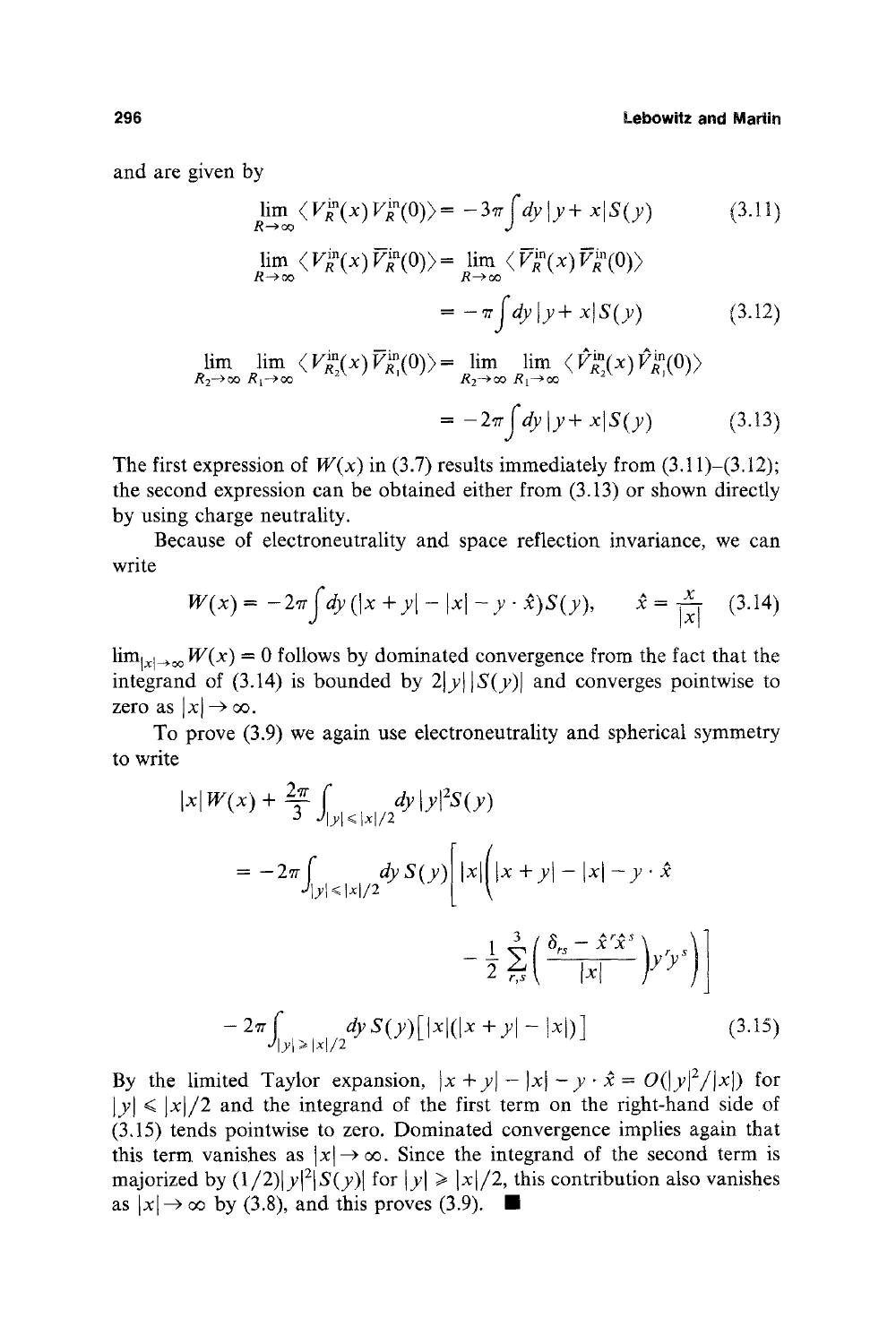# **4. ELECTRIC FIELD FLUCTUATIONS AT NEUTRAL POINTS**

The properties of the fluctuations in the electric field can be derived in an analogous way as those of the potential. There is however one difference. Since the field  $E'(x)$  of a point particle at the origin behaves as  $\hat{x}^r/|x|^2$ ,  $|x| \rightarrow 0$ , its square has a nonintegrable singularity at the origin in three dimensions. We suppress this local singularity by considering extended spherical charges with form factor  $h_{\alpha}(x)$  such that  $\int dx h_{\alpha}(x) = 1$ .

This amounts to replacing everywhere the point charge density (1.4) by the smeared density  $Q(x) = \sum_{i} e_{\alpha_i} h_{\alpha_i}(x - x_i) + \rho_B$ .

Keeping the same notation as before for the charge-charge correlation, we have the following.

**Proposition 3.** Under the conditions (3.5) and (3.6),

$$
\lim_{R\to\infty}\langle\hat{E}_R^{\prime\text{(in)}}(x)\hat{E}_R^{\,s\text{(in)}}(0)\rangle=e^{rs}(x)
$$

exists with

$$
e^{rs}(x) = 2\pi \int dy \frac{1}{|x+y|} \left( \delta_{rs} - \frac{(x+y)^r}{|x+y|} \frac{(x+y)^s}{|x+y|} \right) S(y) \tag{4.1}
$$

$$
= \int dy \frac{(x - y)^{r}}{|x - y|^{3}} \left[ \int dz \frac{(z - y)^{s}}{|z - y|^{3}} S(y) \right]
$$
 (4.2)

and

$$
\lim_{|x| \to \infty} e^{rs}(x) = 0 \tag{4.3}
$$

Moreover, if

$$
S(x) = O\left(\frac{1}{|x|^{3+l+\epsilon}}\right) \quad \text{for} \quad l = 2, \dots, n, \quad \epsilon > 0,
$$
  

$$
e^{rs}(x) = \left(\frac{\delta_{rs} - 3\hat{x}'\hat{x}^s}{|x|^3}\right) \left[-\frac{2\pi}{3} \int dy \, |y|^2 S(y)\right] + o\left(\frac{1}{|x|^3}\right)
$$
  

$$
= \frac{K_B T}{|x|^3} (\delta_{rs} - 3\hat{x}'\hat{x}^s) + o\left(\frac{1}{|x|^3}\right)
$$
(4.4)

and

$$
\sum_{r=1}^{3} e^{rr}(x) = 4\pi \int dy \frac{1}{|x+y|} S(y) = o\left(\frac{1}{|x|^{n+1}}\right)
$$
 (4.5)

where the second equality in (4.4) follows from the Stillinger-Lovett second moment condition. We see from  $(3.7)$  and  $(4.2)$  that the field correlations are related to those of the potential by  $e^{rs}(x) = -(\frac{\partial^2}{\partial x^r \partial x^s}W(x))$ .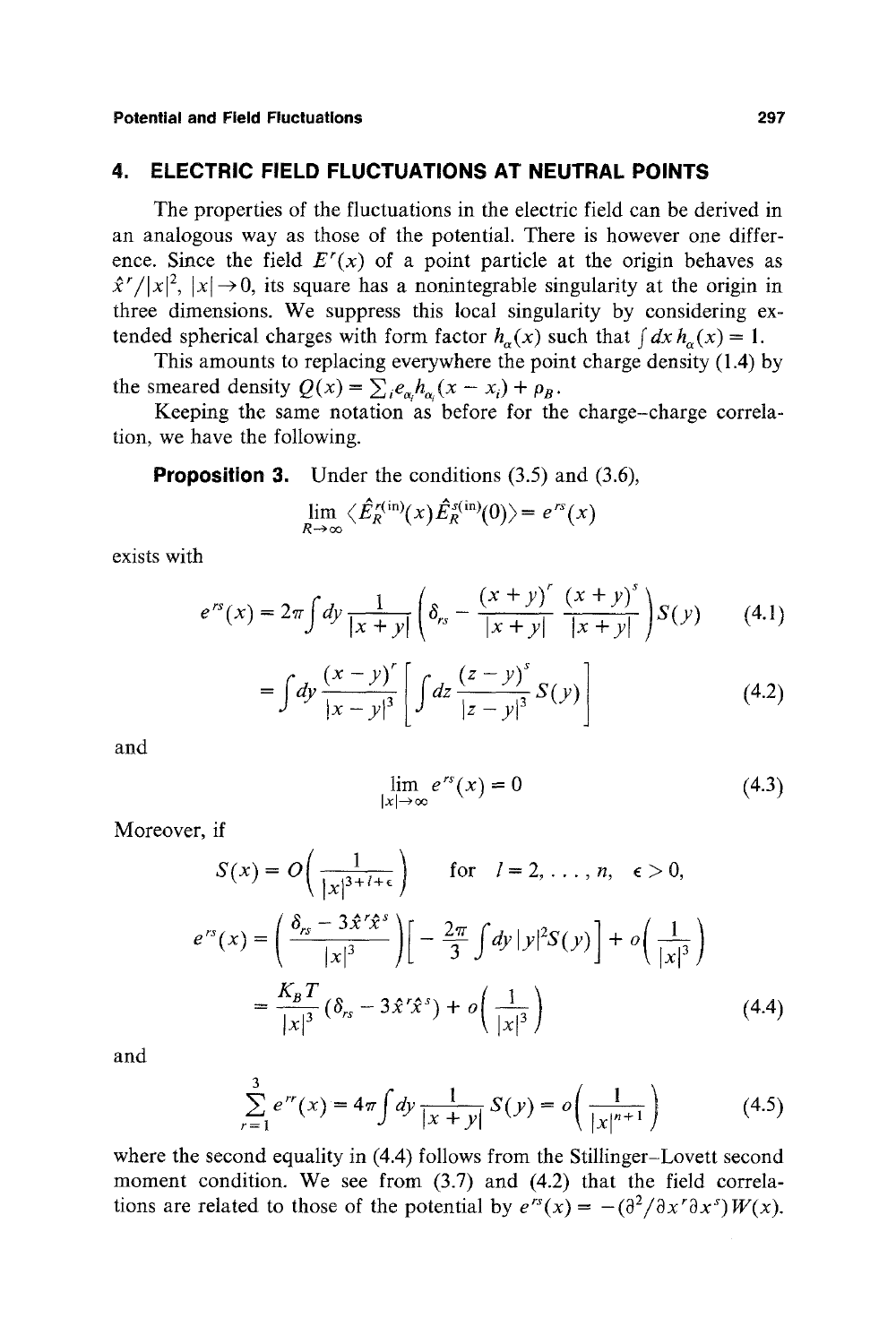#### **298 Lebowitz and Martin**

They have also a slow decay which takes the universal simple form  $(kT/|x|^3)(\delta_{rs}-3\hat{x}^r\hat{x}^s)$ . However, the spherically invariant part of the tensor  $e^{rs}(x)$  (i.e., its trace) has a faster decay when the state has strong clustering properties. In fact, if the clustering is exponentially fast, (4.5) shows that this quantity decays faster than any inverse power. Notice also that applying the convolution theorem to (4.2), one can as well write in Fourier representation

$$
e^{rs}(x) = (4\pi)^2 \int dk \, e^{ikx} \tilde{S}(k) \, \frac{\hat{k}' \hat{k}^s}{|k|^2} \tag{4.6}
$$

*Proof of Proposition 3.* One uses Lemma 2 proven in the Appendix.

**Lemma 2.** Under the condition  $(3.5)$  and  $(3.6)$ , the following limits exist and are given by

$$
\lim_{R \to \infty} \langle E_R^{r(\text{in})}(x) E_R^{s(\text{in})}(0) \rangle
$$
\n
$$
= \lim_{R_2 \to \infty} \lim_{R_1 \to \infty} \langle E_{R_2}^{r(\text{in})}(x) E_{R_1}^{s(\text{in})}(0) \rangle
$$
\n
$$
= 2\pi \int dy \frac{1}{|x+y|} \left( \delta_{rs} - \frac{(x+y)^r}{|x+y|} \frac{(x+y)^s}{|x+y|} \right) S(y) \qquad (4.7)
$$
\n
$$
\lim_{R \to \infty} R^2 \langle \overline{E}_R^{r(\text{in})}(x) \overline{E}_R^{s(\text{in})}(0) \rangle
$$
\n
$$
= -\frac{\pi}{4} \int dy |x+y| \left( \delta_{rs} + \frac{(x+y)^r}{|x+y|} \frac{(x+y)^s}{|x+y|} \right) S(y) \qquad (4.8)
$$

Equations (4.1) and (4.2) result immediately from (4.7) and from the fact that  $\langle \left| \overline{E}_{b}^{r(\text{in})}(x) \right|^{2} \rangle^{1/2}$  being now  $O(1/R)$  by (4.8) does not contribute to the limit. Moreover,

$$
|e^{rs}(x)| \leq 8\pi \int dy \frac{1}{|x+y|} |S(y)|
$$

tends to zero as  $|x| \to \infty$ . (4.5) follows from the fact that all multipole moments of  $S(x)$  up to order *n* exist and vanish because of electroneutrality and spherical symmetry. Hence, only the second term in the integral (4.7) contributes to the asymptotic form of  $e^{rs}(x)$ . Using again electroneutrality and spherical symmetry we find (see Lemma 1 of Ref. 16)

$$
\lim_{|x| \to \infty} |x|^3 e^{rs}(x) = -\pi \lim_{|x| \to \infty} |x|^3 \sum_{ij}^3 \frac{\partial^2}{\partial y} \left( \frac{x^r x^s}{|x|^3} \right) \int dy \ y^i y^j S(y)
$$

$$
= (\delta_{rs} - 3\hat{x}^r \hat{x}^s) \left[ -\frac{2\pi}{3} \int dy \ |y|^2 S(y) \right] \quad \blacksquare
$$

To conclude this section, we show that we can recover the result of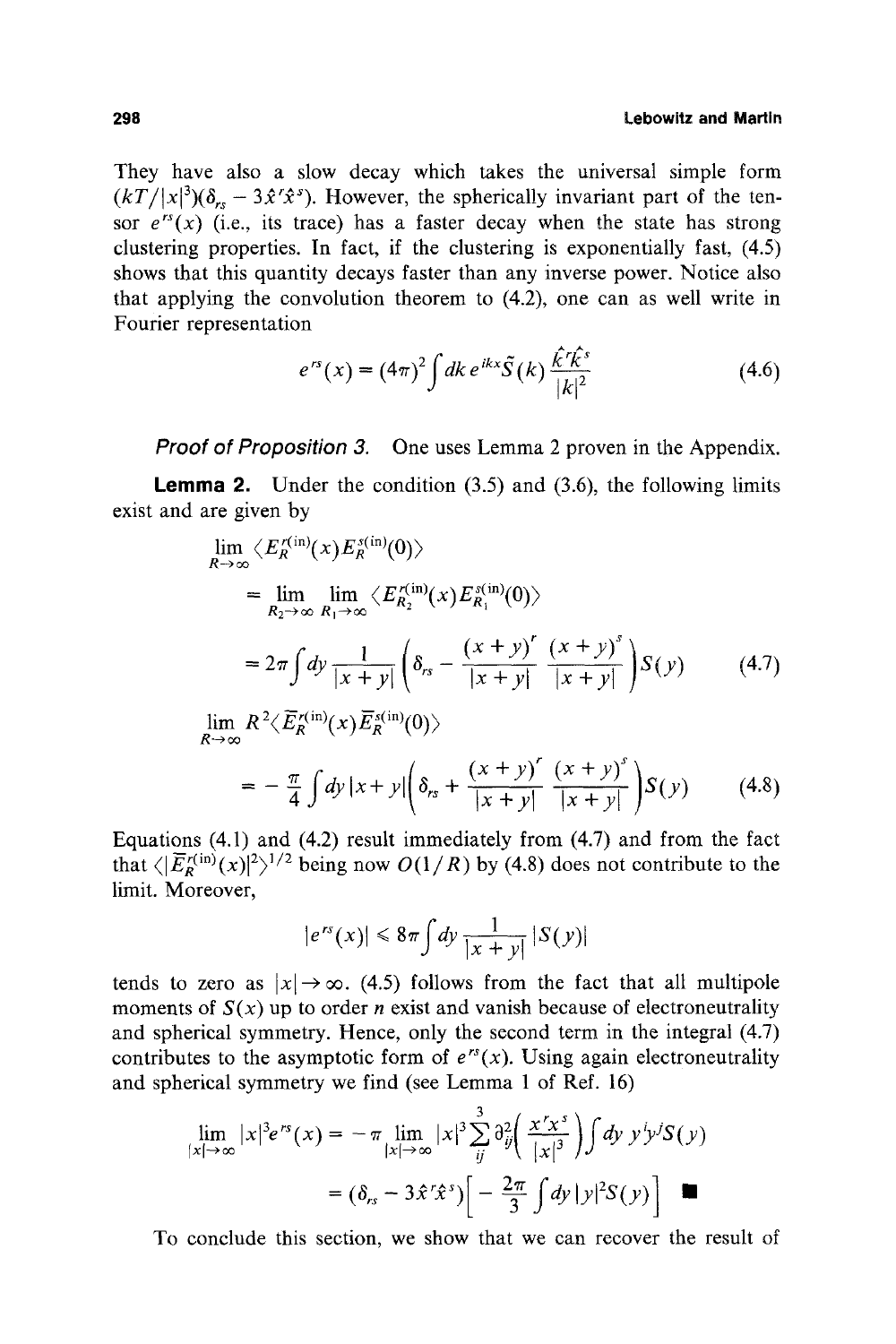Ref. 20 that the charge fluctuations  $\langle Q_R^2 \rangle$  in a sphere of radius R behaves as the surface of this sphere. This is an immediate consequence of Gauss' theorem and of the properties of the field fluctuations. By Gauss' theorem and (4.6), we find

$$
\frac{\langle Q_R^2 \rangle}{4\pi R^2} = \frac{1}{(4\pi)^3 R^2} \sum_{r,s}^3 \int_{|x|=R} d\sigma_x^r \int_{|y|=R} d\sigma_y^s \langle E^r(x) E^s(y) \rangle
$$
  
= 
$$
\frac{1}{4\pi R^2} \int dk \frac{\tilde{S}(k)}{|k|^2} \left| \int_{|x|=R} e^{ik \cdot x} \hat{k} \cdot d\sigma \right|
$$
  
= 
$$
4\pi \int dk \frac{\tilde{S}(k)}{|k|^4} \left[ (\cos |k|R)^2 - \frac{\sin 2|k|R}{|k|R} + \left( \frac{\sin |k|R}{|k|R} \right)^2 \right] (4.9)
$$

The first term on the right-hand side of (4.9) converges to

$$
2\pi \int dk \frac{\tilde{S}(k)}{|k|^4}
$$

by the Riemann Lebesgue lemma [provided that  $\tilde{S}(k)/|k|^4$  is integrable]. The other terms tend to zero because of the estimate

$$
\left|\int dk \frac{\tilde{S}(k)}{|k|^4} \frac{\sin |k|R}{|k|R}\right| \leq \int_{|k| < \epsilon} dk \frac{|\tilde{S}(k)|}{|k|^4} + \frac{1}{\epsilon R} \int dk \frac{|\tilde{S}(k)|}{|k|^4}
$$

Thus

$$
\lim_{R\to\infty}\frac{\langle Q_R^2\rangle}{4\pi R^2}=2\pi\int dk\frac{\tilde{S}(k)}{|k|^4}=-\frac{1}{4}\int dx\,|x|S(x)
$$

which is the result of Ref. 20.

# **5. POTENTIAL AND FIELD FLUCTUATIONS AT A CHARGED PARTICLE**

In the preceding sections, we have investigated the properties of the fluctuations at a point  $x$  in space. It is also important in various physical situations (such as the spectral broadening problem<sup>(1)</sup>) to know the effects of the field fluctuations on a charged particle of type  $\alpha_0$  at  $x_0$  in the system. Our previous results can easily be extended to this case by computing the potential and field fluctuations at  $x_0$  in the state  $\langle \cdots \rangle_0$  with correlations

$$
\rho_0(q_1 \ldots q_n) = \frac{\rho(q_0 q_1 \ldots q_n)}{\rho(q_0)}, \qquad q_0 = (\alpha_0, x_0) \tag{5.1}
$$

conditioned by the presence of a partical of type  $\alpha_0$  at  $x_0$ .

If  $\rho_0(q | q_1 \ldots q_n)$  denotes, as in (3.3), the excess particle density at q in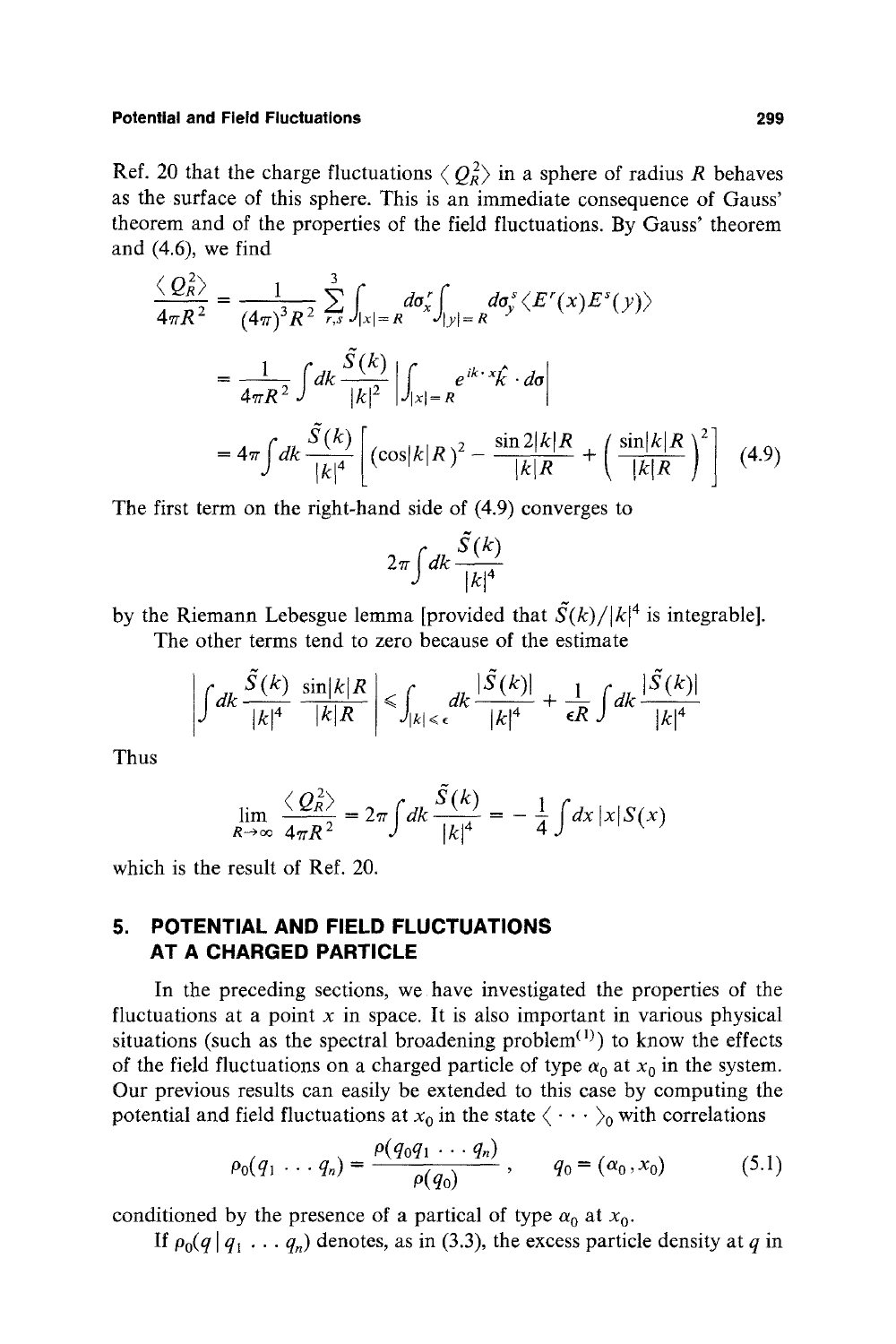#### **300 Lebowitz and Martin**

the state  $\langle \cdots \rangle_0$ , we obtain immediately that  $\rho_0(q|q_1 \ldots q_k)$  satisfy the *l*-multipole sum rules for  $k = 1, \ldots, n - 1$  whenever the same is true for  $\rho(q | q_1 \ldots q_k)$ ,  $k = 1, \ldots, n$ . This follows from the identity

$$
\rho_0(q \,|\, q_1 \ldots q_n) = \rho(q \,|\, q_0 q_1 \ldots q_n) - \rho(q \,|\, q_0) \tag{5.2}
$$

Moreover, the two-point truncated functions  $\rho_0^T(q_1q_2)$  in the conditioned state  $\langle \cdots \rangle_0$  can be written as

$$
\rho_0^T(q_1q_2) = \rho^T(q_1q_2) + \frac{\rho^T(q_0q_1q_2)}{\rho(q_0)} - \frac{\rho^T(q_0q_1)}{\rho(q_0)} \frac{\rho^T(q_0q_2)}{\rho(q_0)} \tag{5.3}
$$

More generally, the higher-order truncated correlations of the state  $\langle \cdots \rangle_0$ can be expressed as

$$
\rho_0^T(q_1 \ldots q_n) = \rho^T(q_1 \ldots q_n) + S(q_0 q_1 \ldots q_n)
$$
 (5.4)

where  $S(q_0q_1 \ldots q_n)$  is a sum of products (up to density factors  $\rho(q_0)$ ) of truncated functions  $\rho^{T}(q_{0}q_{i_{1}} \ldots q_{i_{m}})$  where the arguments  $\{q_{i_{1}} \ldots q_{i_{m}}\}$  $\subset \{q_1 \ldots q_n\}$  occur always in conjunction with  $q_0$ .

Under the assumption of  $\mathcal{L}^1$ -clustering (i.e.,  $\int dq_1 \ldots dq_n |\rho|^T(q_0 q_1)$  $\ldots$   $q_n$ ) <  $\infty$ ) we see from (5.3) and (5.4) that the  $\rho_0^T(q_1 \ldots q_n)$  differ from the  $\rho^{T}(q_1 \ldots q_n)$  by a term which is jointly integrable in all variables  $q_1 \ldots q_n$ . As a consequence, the covergence problems occurring in the definition of the potential and field fluctuations at a charged point are reduced to those which have been treated in the previous sections. We shall therefore not reproduce the proofs for this case, but only give some relevant formulas, setting  $\rho(q_0) = \rho_{\alpha_0}$  and  $x_0 = 0$ .

We first note that now  $\langle V_{R}^{\text{m}}(0)\rangle_0$  at  $x_0 = 0$  is different from zero

$$
\lim_{R \to \infty} \langle \hat{V}_R^{\text{in}}(0) \rangle_0 = \lim_{R \to \infty} \int_{|x| \le R} dq \, e_\alpha \bigg( \frac{1}{|x|} + \frac{|x|^2}{2R^3} - \frac{3}{2R} \bigg) \rho_0(q)
$$
\n
$$
= \frac{1}{\rho_{\alpha_0}} \int dq \, \frac{e_\alpha}{|x|} \, \rho \, ^T(q, \alpha_0 0) \tag{5.5}
$$

Under the assumption of  $\mathcal{L}^1$ -clustering, (3.5) and (3.6), we prove as in Proposition 2 the existence of the potential fluctuations, using (5.3):

$$
\lim_{R \to \infty} \langle (\hat{V}_R^{\text{in}}(0))^2 \rangle_0 = W(0) + \frac{1}{\rho_{\alpha_0}} \int dq \left( \frac{e_\alpha}{|x|} \right)^2 \rho^T(q_1 \alpha_0 0) + \frac{1}{\rho_{\alpha_0}} \int dq_1 \int dq_2 \frac{e_{\alpha_1}}{|x_1|} \frac{e_{\alpha_2}}{|x_2|} \rho^T(q_1 q_2, \alpha_0 0) \tag{5.6}
$$

with  $W(0)$  given by (3.7).

To compute the electric field fluctuations at a charged particle, we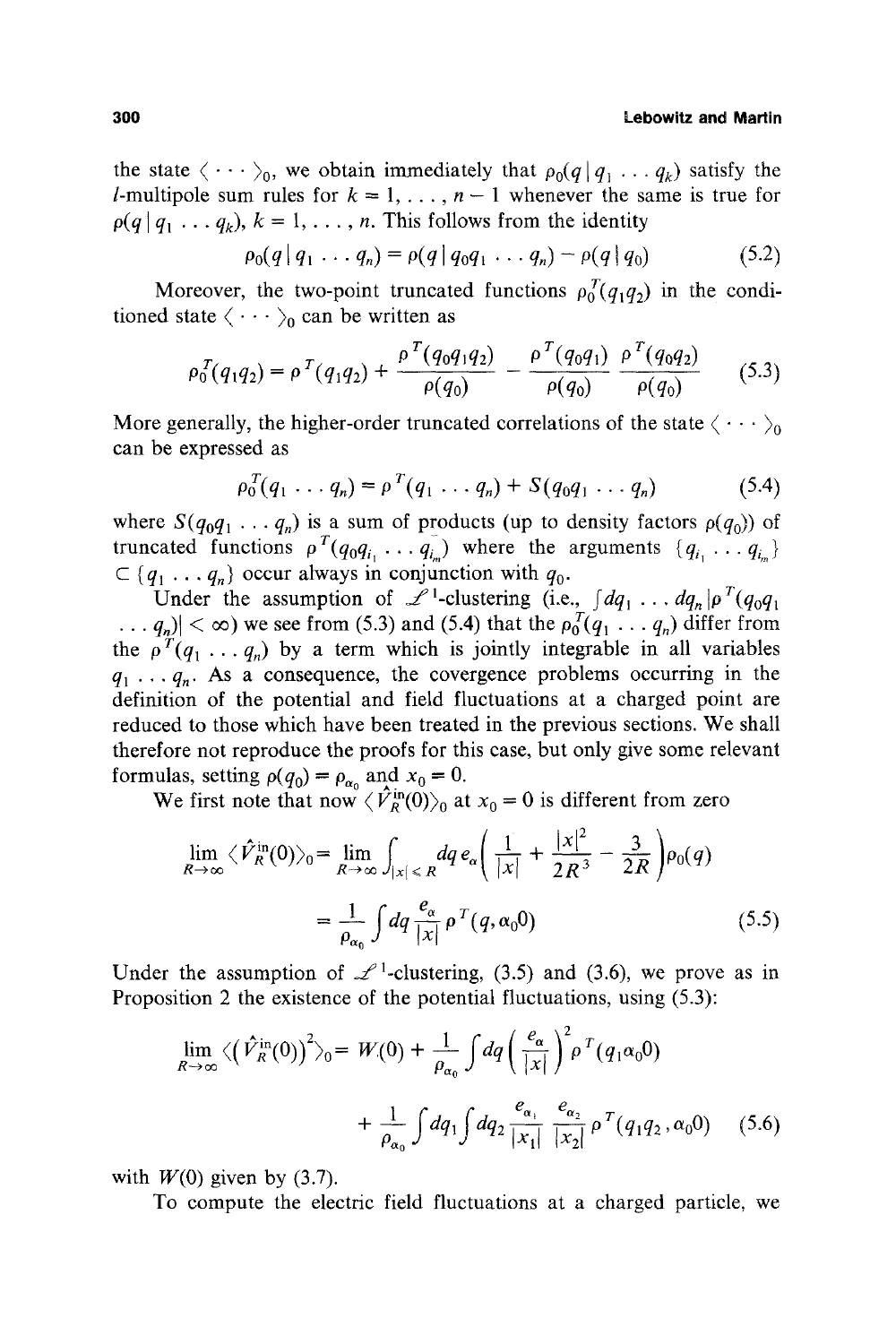consider first spherical extended charges with form factors  $h_{\alpha}(x)$ . The (smeared) field at the origin due to a particle of type  $\alpha$  at x is

$$
E'(0, q) = \frac{1}{e_{\alpha_0}} F(q_0, q)
$$
, where  $q = (\alpha, x)$ ,  $q_0 = (\alpha_0, 0)$ 

$$
F(q_1, q_2) = e_{\alpha_1} e_{\alpha_2} \int dz_1 \int dz_2 h_{\alpha_1}(z_1 - x_1) \frac{(z_1 - z_2)}{|z_1 - z_2|^3} h_{\alpha_2}(z_2 - x_2)
$$

is the electric force between two charges at  $q_1$  and  $q_2$ .

By spherical symmetry  $\langle E'(0) \rangle = 0$ , and according to (5.3), we have

$$
\langle E'(0)E^{s}(0)\rangle_{0} = \int dq_{2} \int dq_{1} E^{s}(0, q_{2}) E'(0, q_{1})
$$
  

$$
\times \left\{ \rho^{T}(q_{1}q_{2}) + \frac{1}{\rho_{\alpha_{0}}} \left[ \rho^{T}(q_{1}q_{2}q_{0}) + \delta_{q_{1}q_{2}} \rho(q_{1}q_{0}) \right] \right\} \quad (5.7)
$$
  

$$
= \frac{1}{\rho_{\alpha_{0}} e_{\alpha_{0}}} \int dq_{2} E^{s}(0, q_{2}) \int dq_{1} F'(q_{0}, q_{1})
$$
  

$$
\times \left\{ \rho(q_{1}q_{2}q_{0}) - \rho(q_{1}) \rho(q_{2}q_{0}) + \delta_{q_{1}q_{2}} \rho(q_{1}q_{0}) \right\} \qquad (5.8)
$$

To obtain (5.8), we used (3.1) and the first BGY equilibrium equation (for a homogeneous state)

$$
\int dq_1 F(q_0, q_1) \rho^T(q_0 q_1) = K_B T \nabla_0 \rho(q_0) = 0
$$

Equation (5.8) can be further simplified by using the second BGY equation

$$
\int dq_1 F(q_0, q_1)(\rho(q_0q_1q_2) - \rho(q_1)\rho(q_0q_2)) + F(q_0, q_2)\rho(q_0q_2)
$$
  
=  $k_B T \nabla_0 \rho(q_0q_2) = -K_B T \nabla_2 \rho^T(q_0q_2)$ 

to obtain an expression involving only two-point correlations

$$
\langle E'(0)E^S(0)\rangle_0 = -\frac{K_BT}{\rho_{\alpha_0}e_{\alpha_0}}\int dq\ E^s(0,q)\nabla^r\rho^T(qq_0) \tag{5.9}
$$

After an integration by part and using Poisson's equation (5.9) leads to

$$
\sum_{r=1}^{3} \langle \left[ E'(0) \right]^2 \rangle_0 = -\frac{4\pi K_B T}{\rho_{\alpha_0} e_{\alpha_0}} \int dq \, e_{\alpha} \Big[ \int dz \, h_{\alpha_0}(z) h_{\alpha}(z-x) \Big] \rho^T(qq_0) \quad (5.10)
$$

It is interesting to see that for a system of positive ions embedded in a uniform background of charge density  $\rho_B$  ( $\rho_B < 0$ ) the right-hand side of (5.10) has a universal value. This is due to the fact that in this case, we can deal with point particles (no collapse) and that correlations vanish at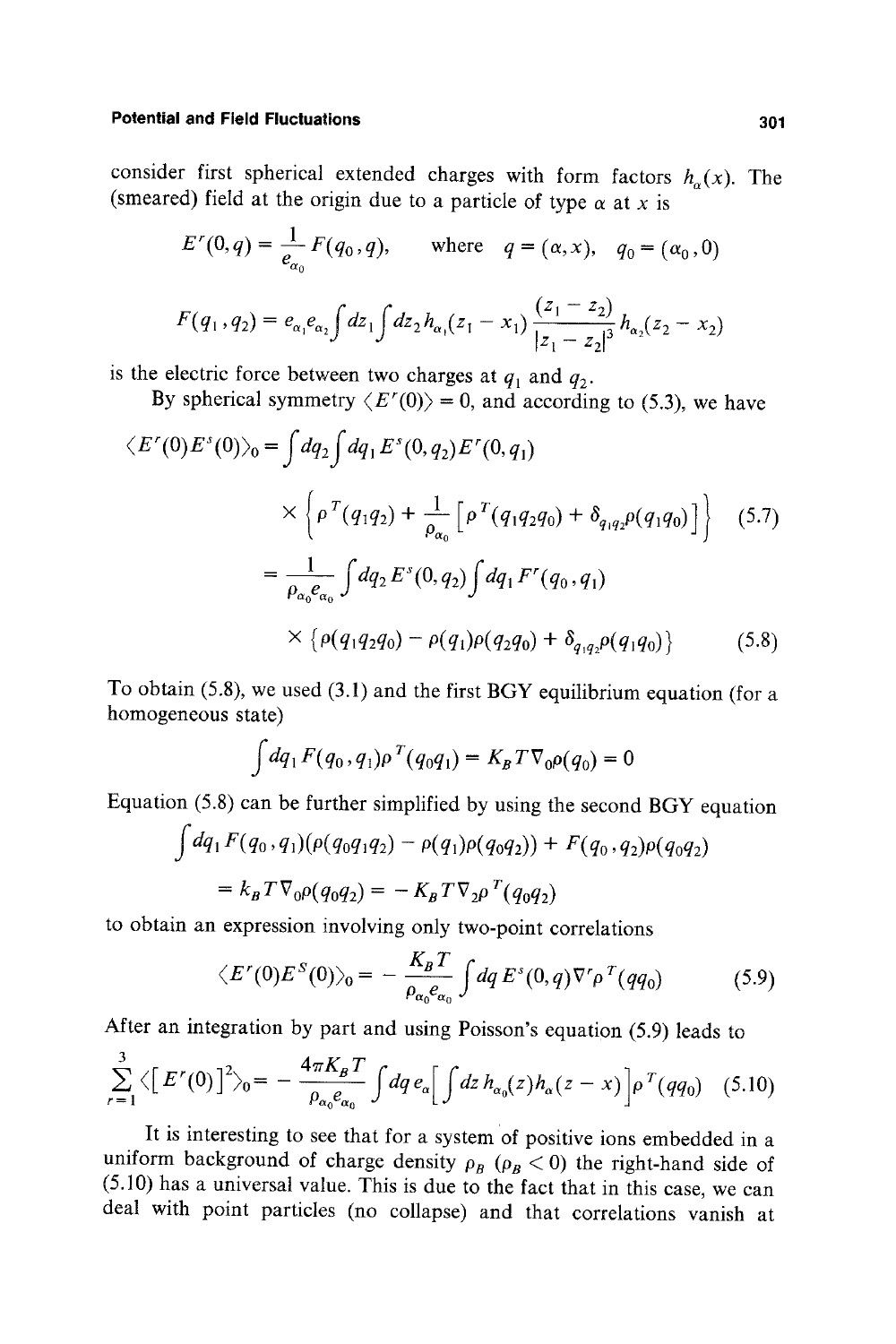coincident points because of the repulsive interactions between ions. Indeed, setting  $h_{\alpha}(z) = h_{\alpha}(z) = \delta(z)$  in (5.10), we get

$$
\sum_{r=1}^{3} \langle \left[ E'(0) \right]^2 \rangle_0 = -\frac{4\pi K_B T}{\rho_{\alpha_0} e_{\alpha_0}} \sum_{\alpha} e_{\alpha} \rho^T(\alpha 0, \alpha_0 0)
$$

$$
= \frac{4\pi K_B T}{e_{\alpha_0}} \sum_{\alpha} \rho_{\alpha} = 4\pi \frac{|\rho_B| K_B T}{e_{\alpha_0}} \tag{5.11}
$$

This exact value of the second moment of the field has been used in Ref. 9 to compute the microfield distribution approximately.

### **6. DISTRIBUTION OF THE POTENTIAL AND FIELD**

In the previous sections we gave explicit formulas for the second moment of the potential and field distribution. It is of interest in relation to the line shape problem to have informations on higher-order moments as well as on the full distribution of these quantities.

According to the splitting introduced in Section 2, the potential fluctuations are due to both  $V_R^{\text{in}}(x)$  and  $V_R^{\text{out}}(x)$ . The statistical distribution of  $V_p^{\text{in}}(x)$  has apparently no simple properties since it is affected by the local correlations of the particles around x.

The next proposition shows however that a central limit theorem holds for the distribution of  $V_R^{out}(x)$ : the fluctuations due to the particles far from x [i.e., outside of any finite sphere  $\sum_{R}(x)$ ] are asymptotically Gaussian as  $R \rightarrow \infty$ . In view of Proposition 1 and (2.17), it is sufficient to determine the statistical properties of  $\overline{V}_R^{\text{in}}(x)$ , and we have the following.

**Proposition 4.** Assume that (3.2) holds with  $\eta > 3$  for  $k = 2, 3, 4$  and

$$
\int dx_1 |x_1| |\rho^{T}(\alpha_1 x_1; \alpha_2 0)| < \infty
$$
  

$$
\int dq_1 \ldots dq_{n-1} |\rho^{T} (q_1 \ldots q_{n-1}, \alpha_n 0)| < \infty \qquad (\mathcal{L}^1 \text{clustering})
$$

Then  $\overline{V}_R^{\text{in}}(x_1)$ ,  $\overline{V}_R^{\text{in}}(x_2)$ , ..., are jointly Gaussian as  $R \to \infty$  with covariance

$$
W^{\text{out}}(x) = -\pi \int dy \, |x + y| S(y) \tag{6.1}
$$

This is just half of the covariance (3.7) of the full potential fluctuation.

*Proof.* The proof is similar to that given in Proposition 4 of Ref. 20 for the charge fluctuations. We show that all the cumulants of the distribu-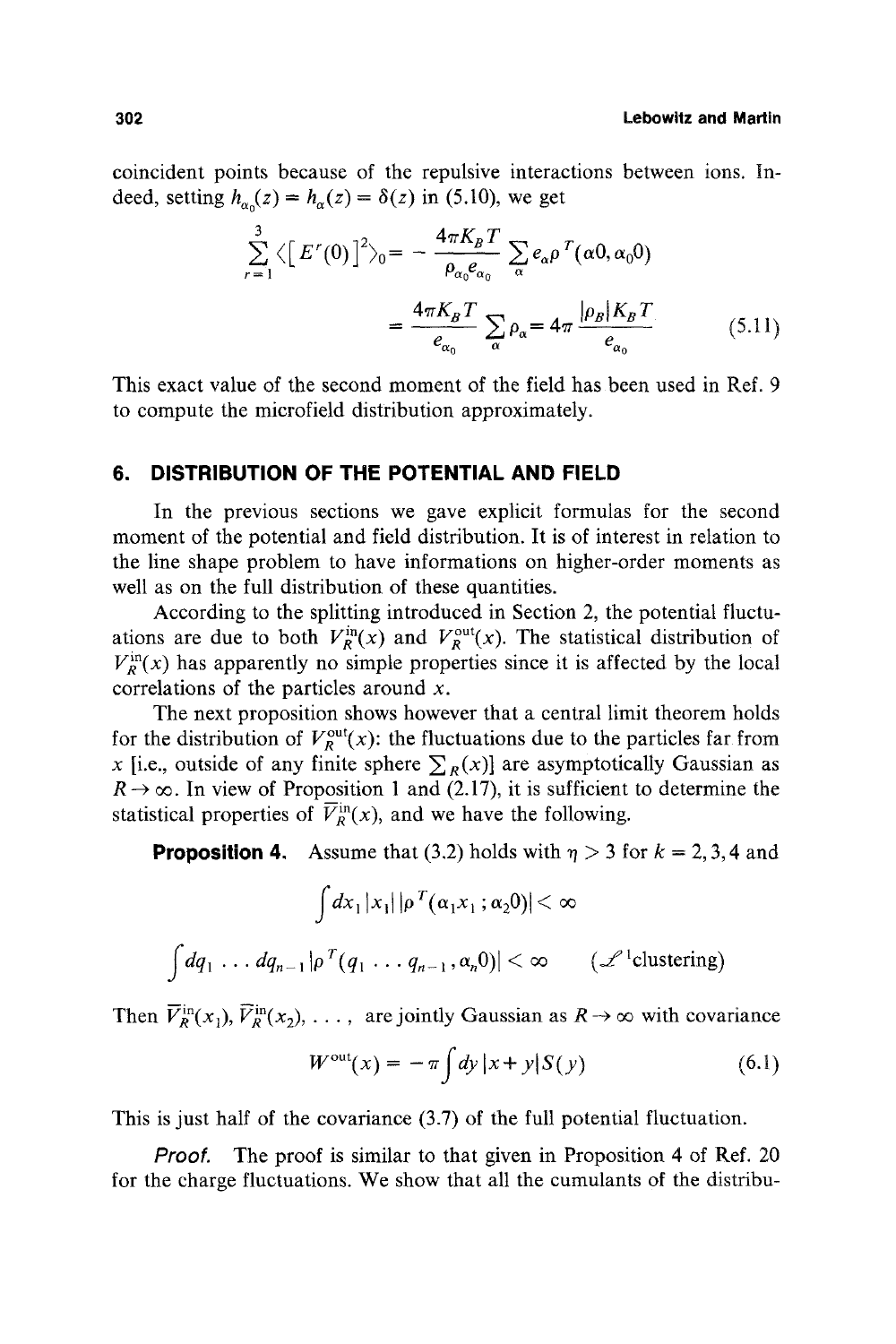tion of  $\overline{V}_R^{\text{in}}(x)$ ,

$$
M_R^{(n)}(x_1 \dots x_n) = \int dy_1 \dots dy_n \prod_{j=1}^n f_R(x_j - y_j)
$$
  
 
$$
\times \sum_{\alpha_1 \dots \alpha_n} e_{\alpha_1} \dots e_{\alpha_n} \hat{p}^T(\alpha_1 y_1, \dots, \alpha_n y_n)
$$

with  $f_R(x) = (x^2/2R^3 - 3/2R)X_R(x)$ , vanish as  $R \to \infty$  except for  $n = 2$ [remember that  $M_R^{(1)}(x) = \langle V_R^{\text{in}}(x) \rangle = 0$  by neutrality]. For the definitions of the cumulants and of the  $\hat{\rho}_T(q_1 \dots q_n)$ , see Ref. 20.

Since  $|f_R(x)| \le M/R$ , we get

$$
|M_R^{(n)}(x_1 \ldots x_n)|
$$
  
\$\leqslant \left(\frac{M}{R}\right)^n \frac{4\pi}{3} R^3 \left(\sup\_{\alpha} |e\_{\alpha}|\right)^n \int dq\_1 \ldots dq\_{n-1} |\rho^T(q\_1 \ldots q\_{n-1}, \alpha\_n 0)|\$

which vanishes as  $R \rightarrow \infty$  when  $n > 3$ . After the change of variables  $y_1 - y_3 = u$ ,  $y_2 - y_3 = v$  and  $y_3 = Ry$ , we get

$$
M_R^{(3)}(x_1x_2x_3) = \int du \int dv \sum_{\alpha_1 \alpha_2 \alpha_3} e_{\alpha_1} e_{\alpha_2} e_{\alpha_3} \hat{\rho}^T(\alpha_1 u, \alpha_2 v, \alpha_3 0)
$$

$$
\times \left[ \int dy \ f_1 \left( y + \frac{u - x_1}{R} \right) f_1 \left( y + \frac{v - x_2}{R} \right) f_1 \left( y - \frac{x_3}{R} \right) \right]
$$
(6.2)

The term in the brackets,  $[\cdots]$ , in (6.2) is uniformly bounded in R, u and v and converges to  $a = (dy [f_1(y)]^3$  as  $R \to \infty$ . Thus we find

$$
\lim_{R\to\infty} M_R^3(x_1x_2x_3) = a \sum_{\alpha_3} e_{\alpha_3} \int dq_1 \int dq_2 e_{\alpha_1} e_{\alpha_2} \hat{\rho}^T(q_1, q_2, \alpha_3 0)
$$

Under our clustering assumptions, the electroneutrality sum rule (3.4) holds for  $n = 3^{(16)}$  implying  $\int dq_1 e_{\alpha} \hat{\rho}^T(q_1q_2q_3) = 0$  (see Lemma 2 in Ref. 20), and hence

$$
\lim_{R\to\infty} M_R^{(3)}(x_1x_2x_3) = 0
$$

Finally

$$
W^{\text{out}}(x) = \lim_{R \to \infty} M_R^{(2)}(x,0) = \lim_{R \to \infty} \langle \overline{V}_R^{\text{in}}(x) \overline{V}_R^{\text{in}}(0) \rangle
$$

has been calculated in Lemma 1.

Let us remark that the distribution of  $V^{out}(0)$  at a charged point is also Gaussian with the same covariance (6.1), i.e., Proposition 4 holds without modifications for the state  $\langle \cdots \rangle_0$ . This follows from the fact that using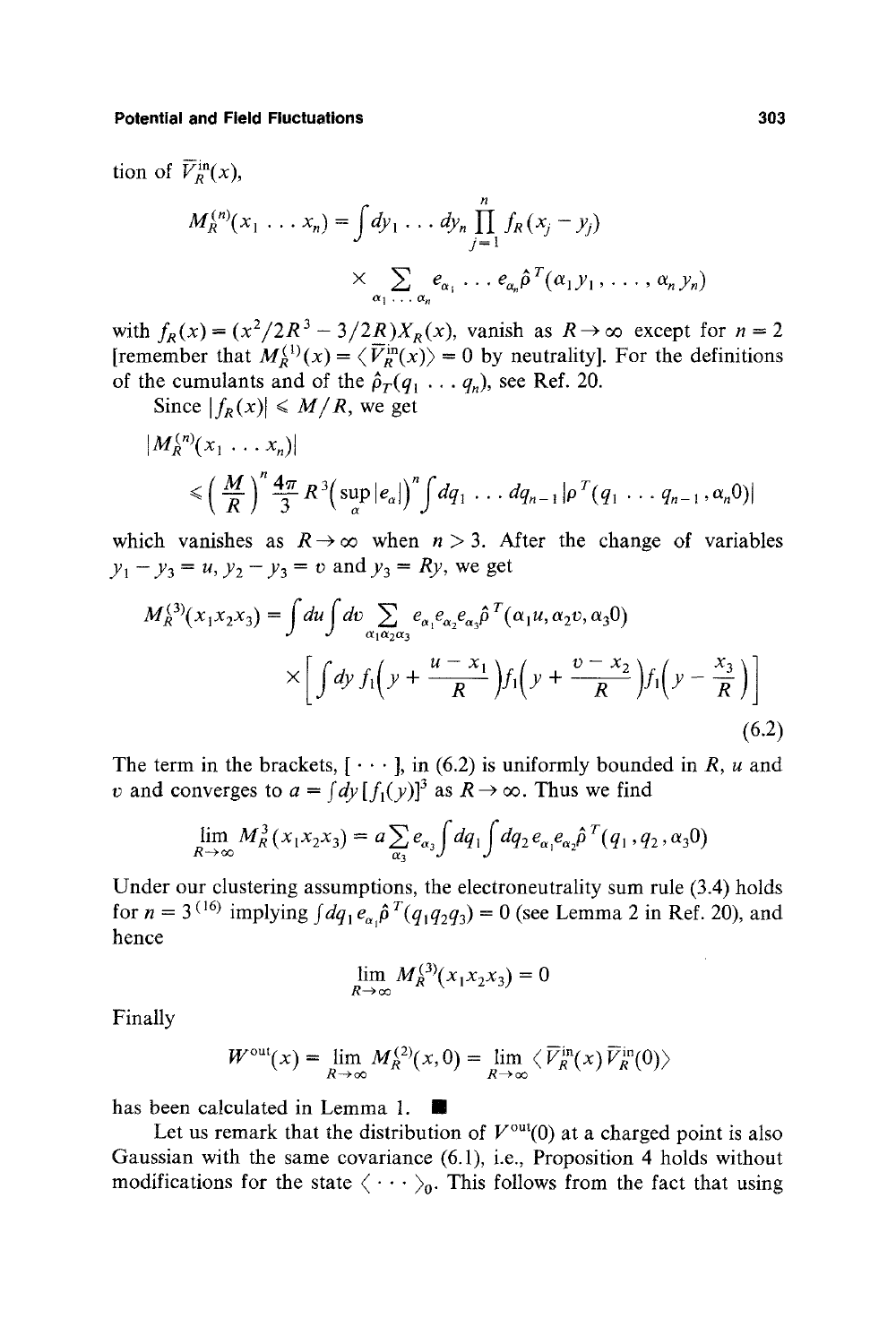(5.3) and (5.4)

$$
\langle \left[ \overline{V}_R^{\text{in}}(0) \right]^n \rangle_0 = \langle \left[ \overline{V}_R^{\text{in}}(0) \right]^n \rangle + \int_{|x| \le R} dq \, e_\alpha^n \bigg( -\frac{|x|^2}{2R^3} + \frac{3}{2R} \bigg)^n S(q_0 q_1 \dots q_n)
$$

$$
= \langle \left[ \overline{V}_R^{\text{in}}(0) \right]^n \rangle + O\left( \frac{1}{R^n} \right)
$$

We can, as for the potential, consider the distribution of the field  $E_R^{\text{out}}(x)$ due to the far away particles. Here, because of the faster decay of the field, the local effects on the fluctuations of the particles outside of the sphere  $\sum_{R}(x)$  vanish as  $1/R$ ,  $R \rightarrow \infty$  [see (4.8) in Lemma 3]. However, we have still a central limit theorem for the scaled field  $RE<sub>R</sub><sup>out</sup>(x)$ .

**Proposition** 5. Under the same assumptions as in Proposition 4,  $R\overline{E}_{R}^{r(\text{in})}(x)$  are jointly Gaussian as  $R \to \infty$  with covariance given by (4.8).

In view of (2.14), the proof is the same as that of Proposition 3 with  $f_R(x)$  equal to  $(x'/R^3)\chi_R(x)$ .

A more detailed question that we can ask for the charged system is the following: what are the potential and field at  $x$  due to a typical configuration of the particles? In other words, are the total potential and field well defined random variables in an equilibrium state of the infinite system? The problem was considered and solved in Ref. 14 for the one-dimensional Coulomb system.

If  $d\mu_{\beta}$  denotes the equilibrium measure corresponding to the correlation functions  $\rho(q_1 \ldots q_n)$ , the next lemma shows that we can define a potential function on the phase space of the infinitely extended system up to null sets with respect to  $d\mu_{\beta}$ .

**Lemma 3.** Assume that (3.5), (3.6), and (3.2) hold with  $\eta > 2$ . Then

$$
\lim_{R \to \infty} \hat{V}_R^{\text{in}}(x) = V(x)
$$

exists in  $\mathscr{L}^1(d\mu_a)$ .

*Proof.* Since  $d\mu_{\beta}$  has a finite total mass (i.e.,  $\int d\mu_{\beta} = 1$ ) it is sufficient to prove the covergence of  $\hat{V}_R^{\text{in}}(x)$  in  $\mathcal{L}^2(d\mu_B)$ . We first show that  $\hat{V}_R^{\text{in}}(x)$ converges weakly in  $\mathcal{L}^2(d\mu_g)$ . For this we consider the dense set  $\mathscr{D}$  of strictly local functions in  $\mathcal{L}^2(d\mu_{\beta})$  (a local function depends only on the coordinates of the particles located in some finite region of  $\mathbb{R}^3$ ). From the definition of  $\hat{V}_r^{\text{in}}(x)$  and  $F \in \mathscr{D}$  we have

$$
\langle \hat{V}_R^{\text{in}}(x) F \rangle = \int dy \,\chi_R(y-x) \bigg( \frac{1}{|y-x|} + \frac{|x-y|^2}{2R^3} - \frac{3}{2R} \bigg) \times \big[ \langle Q(y) F \rangle - \langle Q(y) \rangle \langle F \rangle \bigg] \tag{6.3}
$$

In (6.3) the neutrality condition  $\langle Q(y) \rangle = 0$  has been used.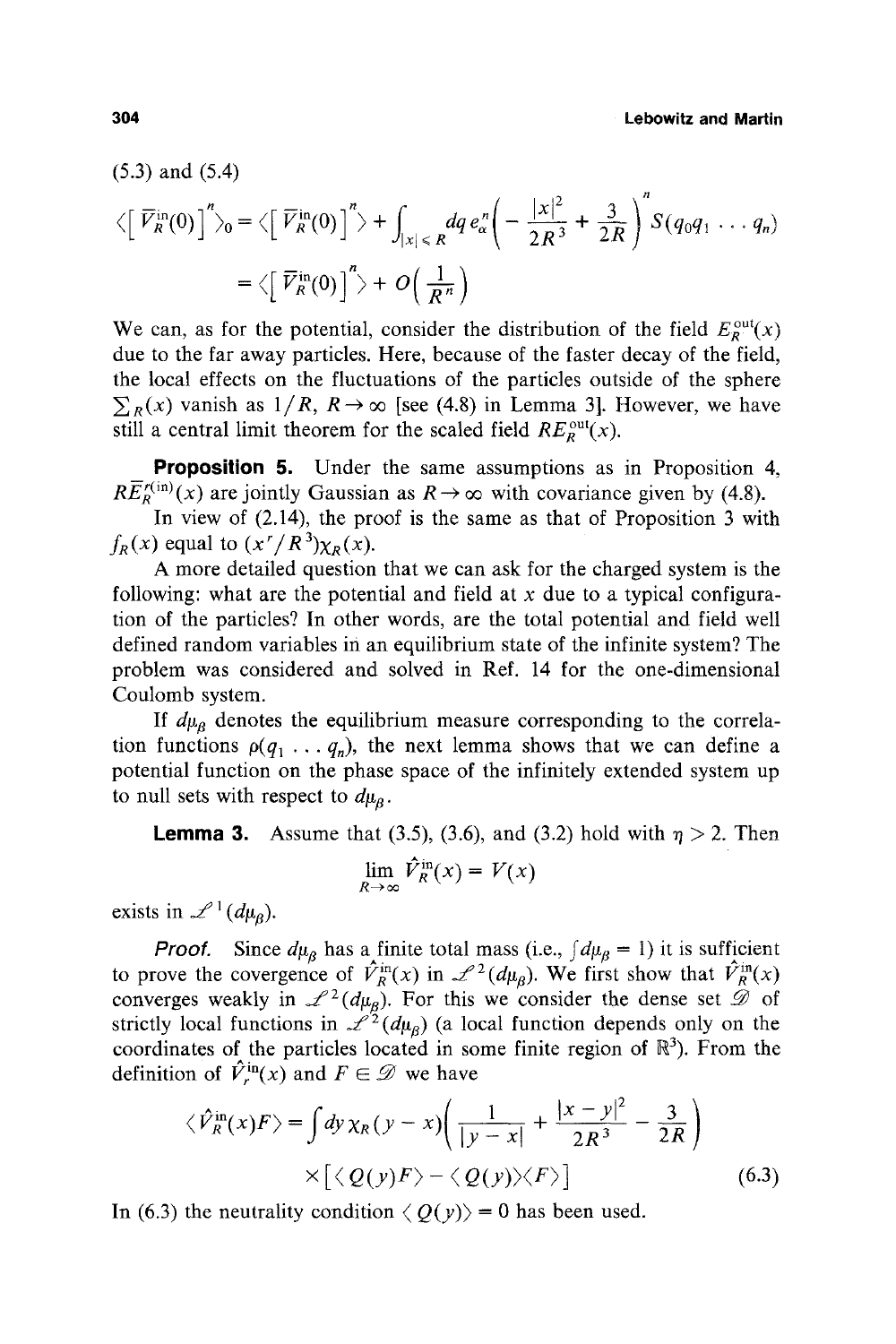Since  $||y|^2/2R^3 - 3/2R| = O(1/|y|), |y| \ge R$ , and  $\langle Q(y)F \rangle$ - $\langle Q(y)\rangle\langle F\rangle = O(1/|y|^{\eta}), \eta > 2$ , by the clustering assumption, we obtain by dominated convergence that

$$
\lim_{R \to \infty} \langle \hat{\mathcal{V}}_R^{\text{in}}(x) F \rangle = \int dy \frac{1}{|x - y|} \langle Q(y) F \rangle \tag{6.4}
$$

for all local functions F in  $\mathscr{D}$ .

Since the norm  $\langle (\hat{V}_R^{\text{in}}(x))^2 \rangle$  remains uniformly bounded as  $R \to \infty$  (see Proposition 2), the weak convergence (6.4) can be extended from  $\mathscr D$  to the whole of  $\mathscr{L}^2(d\mu_B)$ .

Hence there exists a function  $V(x)$  in  $\mathcal{L}^2(d\mu_B)$  such that  $V(x) = w \lim V_R^{\text{in}}(x)$ ;  $V(x)$  is defined by the right-hand side of (6.4). Lemma 1 shows that

$$
\lim_{R \to \infty} \langle \hat{V}_R^{\text{in}}(x) V(x) \rangle = \lim_{R_2 \to \infty} \lim_{R_1 \to \infty} \langle \hat{V}_{R_2}^{\text{in}}(x) \hat{V}_{R_1}(x) \rangle
$$

$$
= \lim_{R \to \infty} \langle (\hat{V}_R^{\text{in}}(x))^{2} \rangle
$$

implying  $\lim_{R\to\infty}\langle[\hat{V}_R^{\text{in}}(x) - V(x)]^2\rangle = 0$ , i.e.,  $\hat{V}_R^{\text{in}}(x)$  converges strongly to  $V(x)$  in  $\mathscr{L}^2(d\mu_B)$ , and hence in  $\mathscr{L}^1(d\mu_B)$ .

We remark that the limiting function  $V(x)$  defined by (6.4) is the usual Coulomb potential when interpreted in the sense of weak convergence.

However, the  $\mathscr{L}^1$  convergence of  $\hat{V}_R^{\text{in}}(x)$  gives us information on the typical configurations in the equilibrium state represented by the Gibbs measure  $d\mu_{\beta}$ . The  $\mathscr{L}^1$  convergence of  $\hat{V}_R^{\text{in}}(x)$  implies that there exists a subsequence  $\{R_n\}$  such that

$$
\lim_{n \to \infty} \sum_{|x_i| \le R_n} e_{\alpha_i} \left( \frac{1}{|x - x_i|} + \frac{|x - x_i|^2}{2R^3} - \frac{3}{2R} \right) = V(x) \tag{6.5}
$$

for almost all configurations  $\{e_{\alpha}, x_i\}_i$ .

In this way, we can in principle calculate the potential at  $x$  due to a typical infinite configuration of charged particles, up to a constant (see the remarks in Section 2 before the Proposition 1). As a consequence of Lemma 3, we obtain immediately the existence of a limiting generating function (2.16)

$$
\lim_{R\to\infty}\left\langle \exp\left[i\sum_{k}\gamma_{k}\hat{V}_{R}^{\text{in}}(x_{k})\right]\right\rangle = \left\langle \exp\left[i\sum_{k}\gamma_{k}V(x_{k})\right]\right\rangle
$$

[This, however, does not prove the existence of a unique probability distribution for  $V(x)$  or that of higher-order moments  $\langle V(x_1) \dots V(x_k) \rangle$ ,  $k > 2.1$ 

We have the analog of the Lemma 3 for the field: there exists an electric vector field  $E^{r}(x)$  on the phase space of the infinite system.  $E^{r}(x)$  is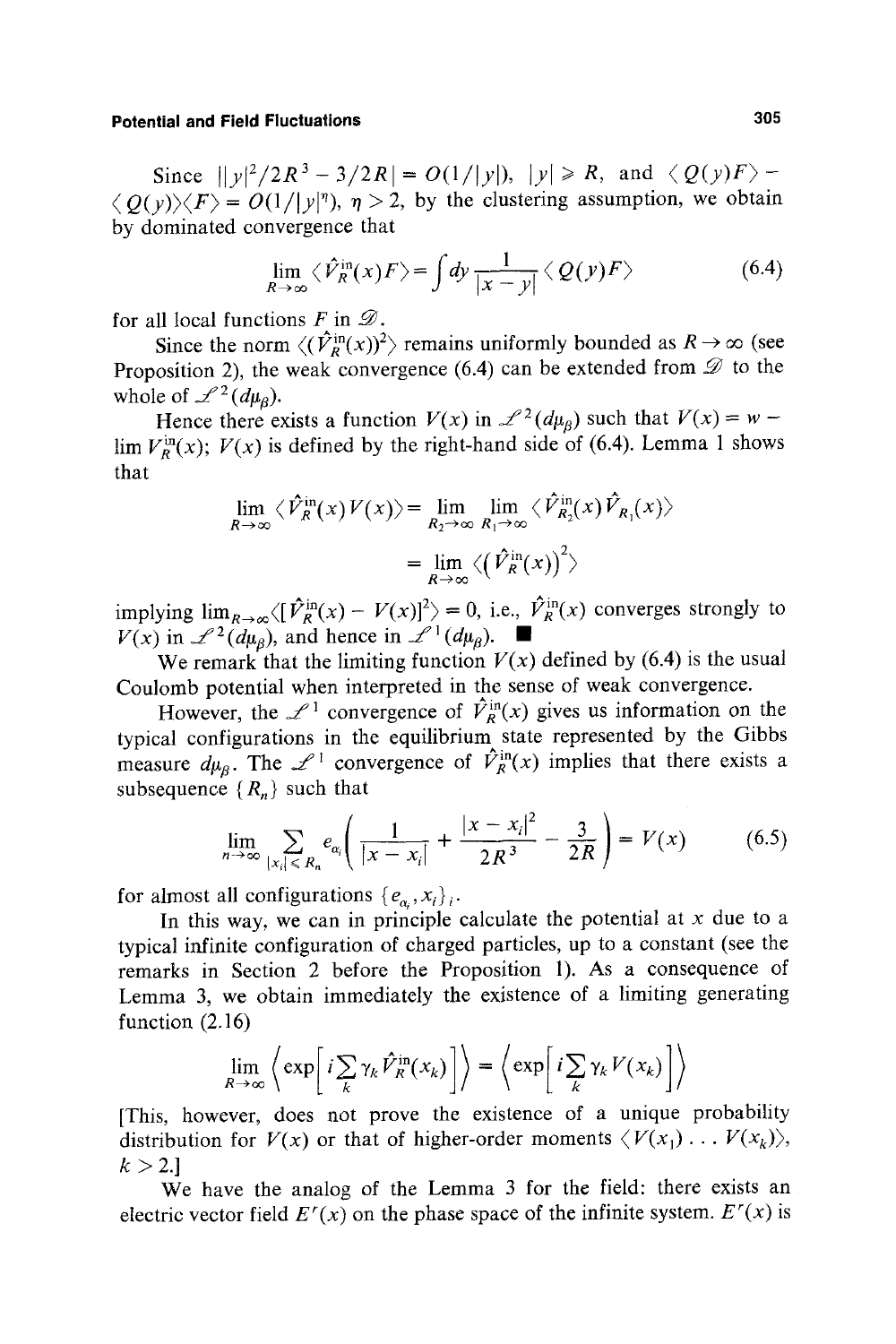(7.4)

defined up to null sets with respect to the Gibbs measure  $d\mu_{\alpha}$  and corresponds in the weak sense to the usual electric field function.

**Lemma 4.** Assume that (3.5), (3.6), and (3.2) with  $\eta > 1$  hold true. Then  $\lim_{R\to\infty}\hat{E}_R^{r(\text{in})}(x) = E^r(x)$  exists in  $\mathscr{L}^1(d\mu_B)$ .

The proof is analogous to that of Lemma 3.

### **7, CONCLUDING REMARKS**

Our whole analysis was based on the assumption of the existence of the thermodynamic limit for the potential and field fluctuations [assumptions (i), (ii), and (iii) of Proposition 1].

As concluding remarks, we present an argument suggested by Alastuey and Jancovici for the existence of these limits. We take for  $\Lambda$  a sphere of radius  $R_0$  and assume that the finite volume charge-charge correlation  $S_{R_0}(x, y)$  and its bulk limit  $S(x - y) = \lim_{R_0 \to \infty} S_{R_0}(x, y)$  obey an estimate of the following structure:

$$
|S_{R_0}(x, y) - S(x - y)| \le f(x - y) g(R_0 - |x|)
$$
 (7.1)

with

$$
\int dx |x| |f(x)| < \infty, \qquad \int_0^\infty dr \, r |g(r)| < \infty \tag{7.2}
$$

In (7.1)  $f(x-y)$  takes into account that both  $S_{R_0}(x, y)$  and  $S(x - y)$  are small as  $|x-y|$  is large (clustering),  $g(R_0-|x|)$  insures that  $S_{R_0}(x, y)$  is close to  $S(x - y)$  when x or y (since f is short ranged) are far from the boundary.

Using the neutrality (1.6), the potential fluctuations at the origin  $x = y = 0$  can be written as

$$
W_{R_0}(0,0) = \int_{|x| \le R_0} dx \int_{|y| \le R_0} dy \, \frac{1}{|x|} \left( \frac{1}{|y|} - \frac{1}{|x|} \right) S_{R_0}(x, y)
$$

and thus, with (7.1), (7.2),

$$
\left|W_{R_0}(0,0) - \int_{|x| < R_0} dx \int_{|y| < R_0} dy \frac{1}{|x|} \left( \frac{1}{|y|} - \frac{1}{|x|} \right) S(x - y) \right|
$$
\n
$$
\leq \int_{|x| < R_0} dx \frac{|g(R_0 - |x|)|}{|x|} \left[ \int_{|y| < R_0} \left| \frac{1}{|y - x|} - \frac{1}{|x|} \right| |f(y)| \right] \tag{7.3}
$$
\n
$$
\leq 4\pi M \int_0^{R_0} dr \frac{|g(R_0 - r)|}{r + 1} = 4\pi M \int_0^{R_0} dr \frac{|q(r)|}{(R_0 - r) + 1} = O\left(\frac{1}{R_0}\right)
$$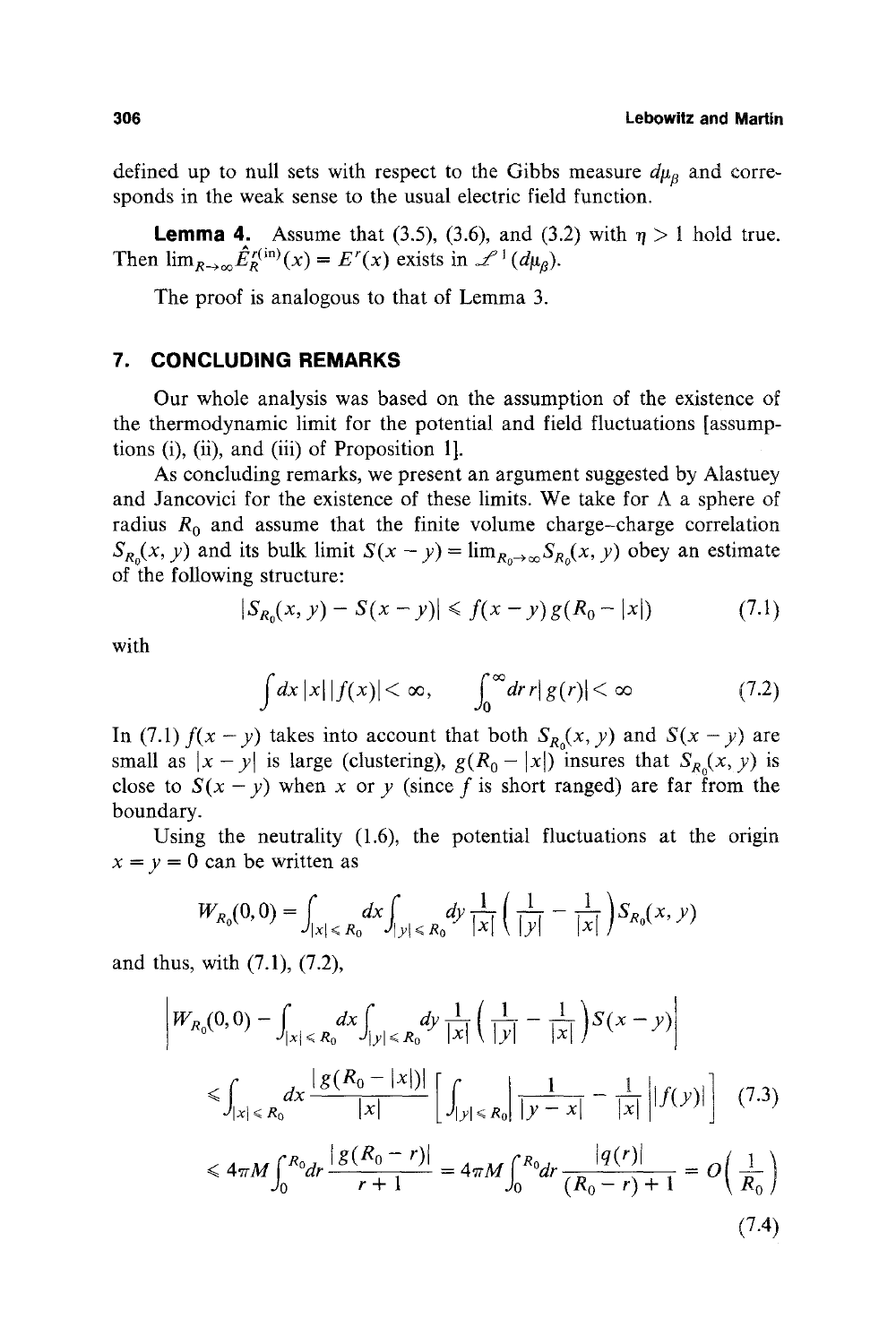In obtaining (7.4) we have used the fact that the bracket in (7.3) is  $O(1/|x|)$ as  $|x| \rightarrow 0$  and  $O(1/|x|^2)$  as  $|x| \rightarrow \infty$ ; it is therefore bounded by *M*/  $|x|(|x|+1)$ , *M* being a constant.

Thus we find from (7.2) and the result of the Appendix [see (A13)]

$$
W(0) = \lim_{R_0 \to \infty} W_{R_0}(0,0)
$$
  
=  $\lim_{R_0 \to \infty} \int_{|x| \le R_0} d^3x \int_{y \le R_0} dy \frac{1}{|x|} \left( \frac{1}{|y|} - \frac{1}{|x|} \right) S(x - y)$   
=  $-2\pi \int dx |x| S(x)$  (7.5)

recovering thus the expression (3.7). This shows that an estimate of type (7.1), (7.2), together with neutrality insure the finiteness of the potential fluctuations in three dimensions.

One should note that the situation is different in two dimensions. If one replaces  $1/|x|$  by  $-\ln|x|$  in (7.3), (7.4), one sees easily that one obtains only a bound  $O(\ln R_0)$  in (7.4). This indicates that two-dimensional potential fluctuations diverge, a fact which can be established in the twodimensional OCP at  $\Gamma = 2$ .<sup>(12)</sup>

## **ACKNOWLEDGMENTS**

We would like to thank A. Alastuey and B. Jancovici for useful discussions.

## **APPENDIX**

*Proof of Lemma 1.*  According to (2.18), (2.1), and (2.9), the quanti ties to be evaluated in (3.11), (3.12) are, for  $x = 0$ ,

$$
A^{\alpha\beta} = \lim_{R \to \infty} \int dx_1 \int dy_1 S(x_1 - y_1) \chi_R(x_1) f_R^{\alpha}(x_1) \chi_R(y_1) f_R^{\beta}(y_1)
$$
  
  $\alpha, \beta = 1, 2$  (A1)

with

$$
f_R^1(x) = \frac{1}{|x|}, \qquad f_R^2(x) = -\frac{|x|^2}{2R^3} + \frac{3}{2R}
$$
 (A2)

The general case will be obtained by substituting the translated function  $S(x_1 - y_1 + x)$  in the final result.

Changing the variables  $y_1 = x_1 - u$ ,  $x_1 = Rv$  and using the scaling properties of the functions  $f_R^{\alpha}(x)$ , (A1) can be written in the form

$$
A^{\alpha\beta} = \lim_{R \to \infty} \int du \, S(u) \Big[ C_R^{\alpha\beta}(u) - \overline{C}_R^{\alpha\beta}(u) \Big] \chi_{2R}(u) \tag{A3}
$$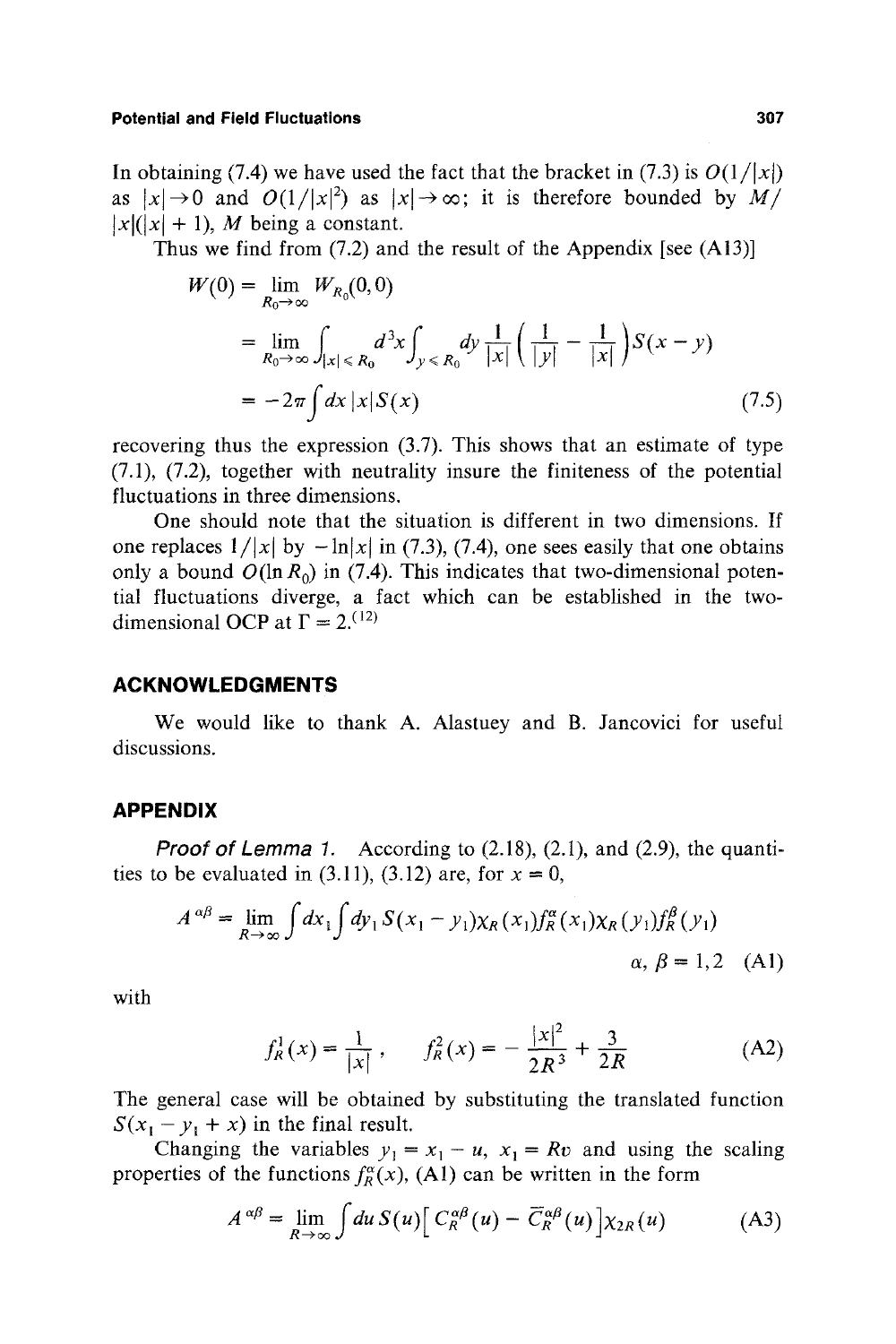with

$$
C_R^{\alpha\beta}(u) = R \int dv \,\chi_1(v) f_1^{\alpha}(v) f_1^{\beta}\Big(v - \frac{u}{R}\Big)
$$
 (A4)

$$
\overline{C}_{R}^{\alpha\beta}(u) = R \int dv \,\chi_{1}(v)\overline{\chi}_{1}\left(v - \frac{u}{R}\right) f_{1}^{\alpha}(v) f_{1}^{\alpha}\left(v - \frac{u}{R}\right) \tag{A5}
$$
\n
$$
\overline{\chi}_{R}(x) = 1 - \chi_{R}(x)
$$

Notice that the integrand in (A1) vanishes if  $|x_1| > R$  or  $|x_2| > R$ , and hence if  $|u| \ge |x_1 - x_2| \ge 2R$ .

An explicit integration leads to

$$
C_R^{11}(u) = \begin{cases} 4\pi R - 2\pi |u|, & |u| \le R \\ \frac{2\pi R^2}{|u|}, & |u| \ge R \end{cases}
$$
(A6)  

$$
C_R^{21}(u) = \begin{cases} \frac{5\pi}{2} R - \frac{\pi |u|^2}{R} + \frac{\pi}{10} \frac{|u|^4}{R^3}, & |u| \le R \\ \frac{8\pi}{5} \frac{R^2}{|u|}, & |u| \ge R \end{cases}
$$
  

$$
C_R^{12}(u) = \frac{5\pi R}{2} - \frac{\pi |u|^2}{R}
$$
  

$$
C_R^{22}(u) = \frac{68\pi R}{35} - \frac{4\pi}{5} \frac{|u|^2}{R}
$$
(A7)

The conditions (3.5), (3.6) imply

$$
\lim_{R \to \infty} \left| R \int_{|u| \le 2R} du \, S(u) \right| = \lim_{R \to \infty} \left| R \int_{|u| \ge 2R} du \, S(u) \right|
$$
  
\n
$$
\le \lim_{R \to \infty} \int_{|u| \ge 2R} du \, |u| \, |S(u)| = 0 \tag{A8}
$$

and by dominated convergence

$$
\lim_{R\to\infty}\int_{|u|\leqslant 2R}du\,S(u)\,\frac{|u|^2}{R}=0
$$

Thus we find

$$
\lim_{R \to \infty} \int du \, S(u) C_R^{\alpha \beta}(u) X_{2R}(u) = \begin{cases} -2\pi \int du \, |u| S(u), & \alpha = \beta = 1 \\ 0, & \text{otherwise} \end{cases}
$$
 (A9)

To evaluate the contribution of  $\overline{C}^{\alpha\beta}(u)$  to (A3), we consider first the case where  $|u| \ge R/4$ . One finds from (A6) that

$$
|\overline{C}^{11}(u)| \leq R \int dv \,\chi_1(v) f_1^1(v) f_1^1(v - \frac{u}{R}) = C^{11}(u) = O(|u|), \qquad |u| \geq \frac{R}{4} \,,
$$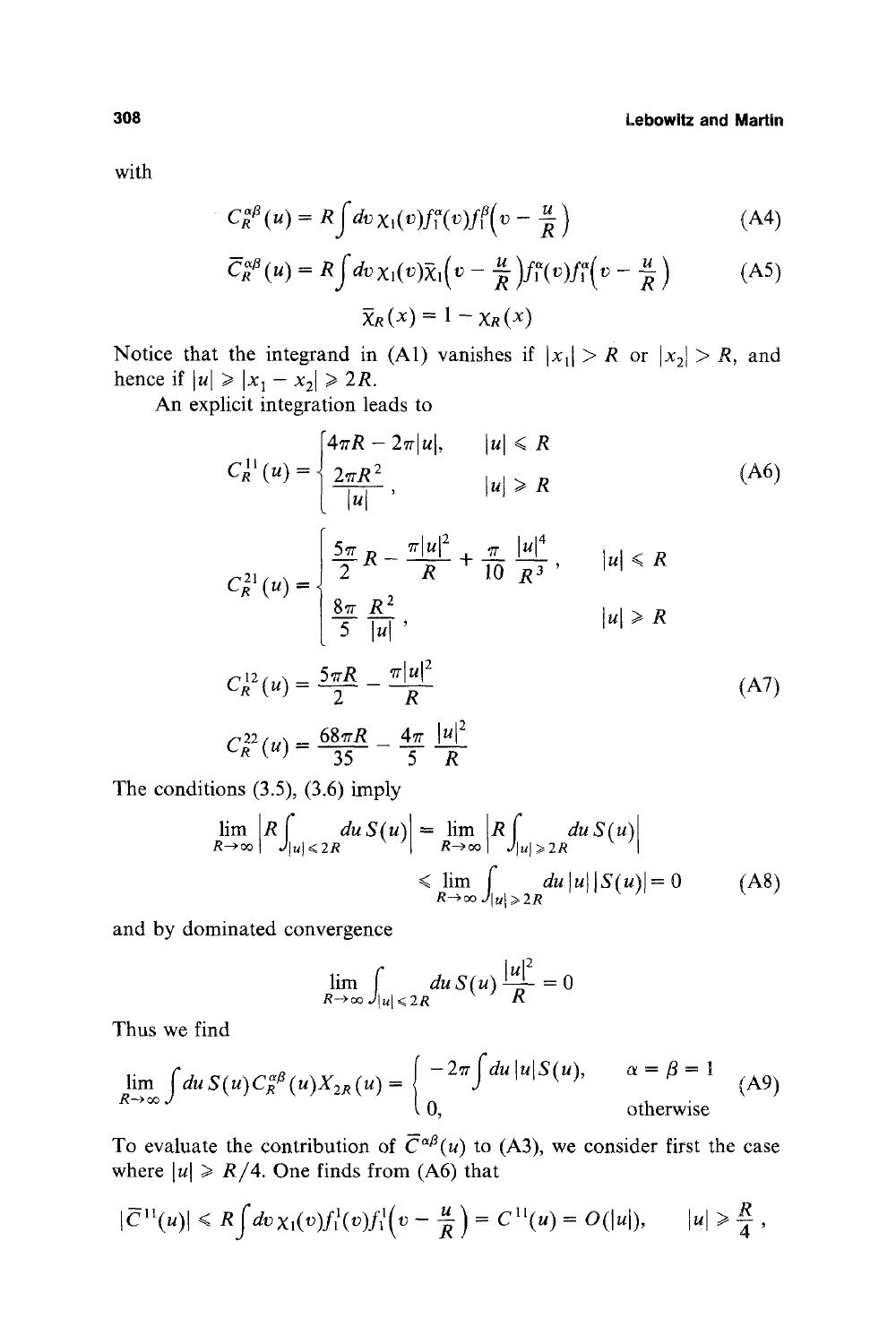and also that  $C_R^{12}(u)$  and  $C_R^{22}(u)$  are  $O(|u|)$  for  $|u|\geq R/4$ . Thus

$$
\lim_{R \to \infty} \left| \int_{R/4 \le |u| \le 2R} du \, \overline{C}^{\alpha \beta}(u) S(u) \right| \le M \lim_{R \to \infty} \int_{R/4 \le |u|} du \, |u| \, |S(u)| = 0
$$
\n(A10)

Consider now the case where  $|u| \le R/4$ . In the integrand of (A5) we have always  $|v| \le 1$ ,  $|v - u/R| \ge 1$ , hence  $|v - \hat{v}| \le |u|/R \le 1/4$  and  $|v - \hat{v}|$  $u/R \leq 2|u|/R \leq 1/2$ ,  $\hat{v} = v|v|$ . For *v, u* lying in this domain, a limited Taylor expansion around  $v = \hat{v}$  yields

$$
f^{\alpha}(v)f^{\beta}(v - u/R) = 1 + O(|u|/R)
$$
 (A11)

For each fixed u we have that  $\int dv \chi_1(v) \overline{\chi}_1(v - u/R)$  is  $O(1)$  and tends to zero as  $R \to \infty$ . Moreover,  $Rf dv \chi_1(v)\chi_1(v - u/R)$  is  $O(|u|)$  and

$$
\lim_{R\to\infty}R\int dv\,\chi_1(v)\chi_1(v-\frac{u}{R})=\pi|u|
$$

Therefore, with this and (A11), we find again by dominated converge that

$$
\lim_{R \to \infty} \int_{|u| \le R/4} du \, \overline{C}^{\alpha \beta}(u) S(u) = \pi \int du \, |u| S(u) \tag{A12}
$$

Combining  $(A9)$ ,  $(A10)$ ,  $(A12)$ , in  $(A3)$  leads to the result  $(3.11)$ ,  $(3.12)$  of the lemma.

Taking first the limit  $R_1 \to \infty$  in  $\langle V_{R_2}^{\text{in}}(0) V_{R_1}^{\text{in}}(0) \rangle$ ,  $\langle V_{R_2}^{\text{in}}(0) \overline{V}_{R_1}^{\text{in}}(0) \rangle$ , ..., we see that the double limit is given by the first term of  $(A3)$ . Therefore (3.13) follows immediately from (A9). This concludes the proof of the lemma. I

In view of  $(3.11)$ , to establish  $(7.5)$  it is sufficient to show that

$$
\lim_{R \to \infty} \left[ - \int dx \int dy \, S(x - y) \frac{1}{|x|^2} \chi_R(x) \chi_R(y) \right]
$$
\n
$$
= \lim_{R \to \infty} \left[ -4\pi R \int_{|u| \le 2R} du \, S(u) + \int_{|u| \le 2R} du \, S(u) \int dz \, \frac{1}{|z|^2} \chi_1(z) \overline{\chi}_1(z - \frac{u}{R}) \right]
$$
\n
$$
= \pi \int dx \, |x| S(x) \tag{A13}
$$

Indeed the first term of (A13) tends to zero as in (A8) and the second term gives the same results as (A12) by the same arguments.

*Proof of Lemma 2.* Proceeding as in Lemma 1, we write

$$
\langle E_{R_1}^{r(in)}(0)E_{R_2}^{s(in)}(0)\rangle = \int du\,S(u)\int dx\,\frac{x^r}{|x|^3}\,\frac{(x-u)^3}{|x-u|^3}\,\chi_{R_1}(x)\chi_{R_2}(x-u)
$$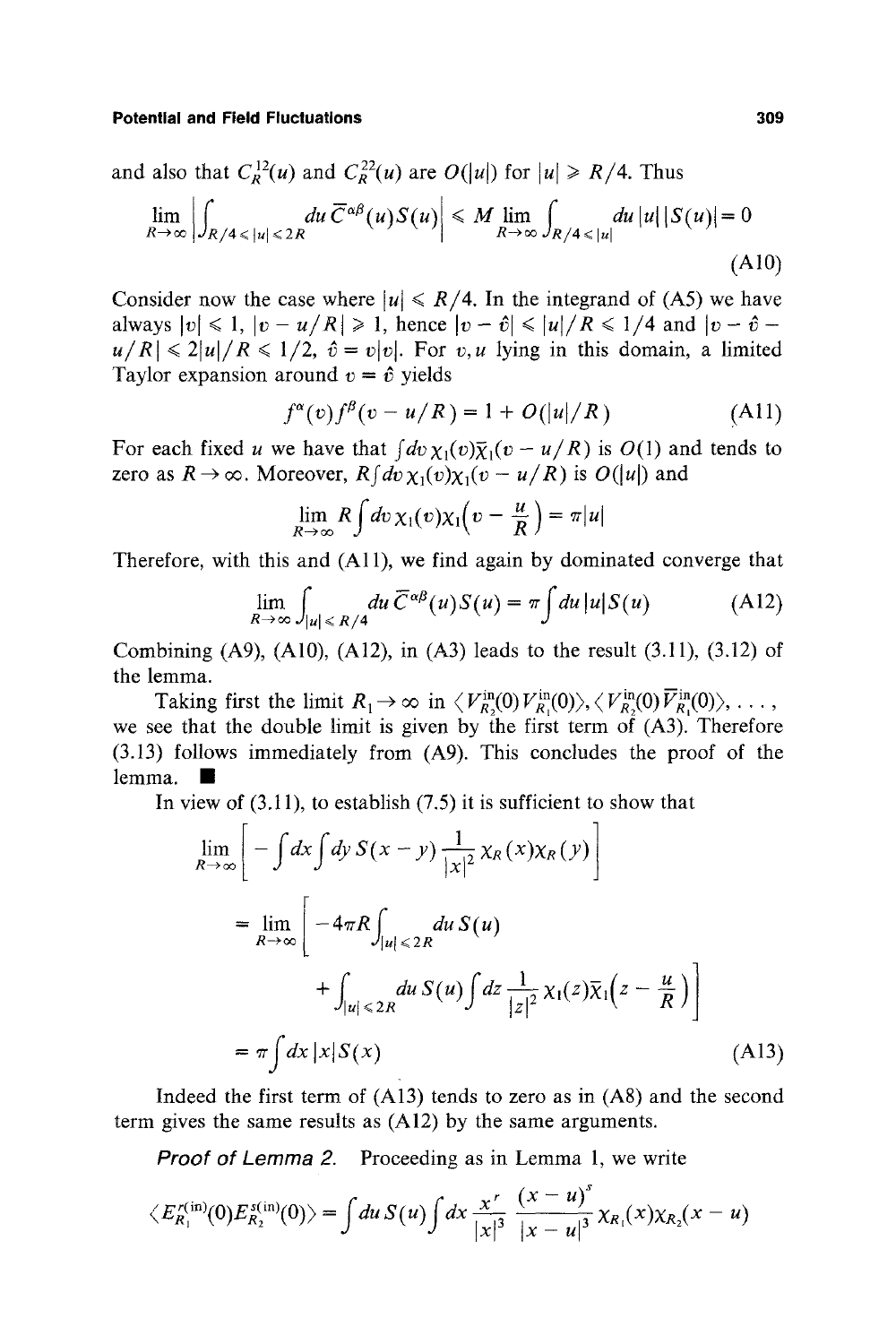For fixed u, the x integral is absolutely convergent as  $R_1 \rightarrow \infty$ ,  $R_2 \rightarrow \infty$  (or  $R_1 = R_2 = R \rightarrow \infty$ ) and tends to  $(2\pi/|u|)(\delta_{rs} - \hat{u}^r \hat{u}^s)$ . Moreover, it is majorized by

$$
\int dx \frac{1}{|x|^2} \frac{1}{|x - u|^2} = \frac{\pi}{|u|} \int_0^\infty dr \ln\left(\frac{r + 1}{r - 1}\right)^2 = O\left(\frac{1}{|u|}\right)
$$

Hence. (4.7) follows by dominated convergence. We get from (2.14)

$$
R^{2}\langle E_{R}^{r(\text{in})}(0)E_{R}^{s(\text{in})}(0)\rangle = \int dx_{1}\int dy_{1} S(x_{1}-y_{1})\chi_{R}(x_{1})\chi_{R}(y_{1}) \frac{x_{1}^{r}y_{1}^{s}}{R^{4}}
$$
  
= 
$$
\int du S(u)\Big[d_{R}^{rs}(u) - \bar{d}_{R}^{rs}(u)\Big]\chi_{2R}(u) \qquad (A14)
$$

with

$$
d_R^{rs}(u) = R \int dv \,\chi_1(v) v' \left(v - \frac{u}{R}\right)^s = \frac{4\pi}{15} R \delta_{rs}
$$

$$
\bar{d}_R^{rs}(u) = R \int dv \,\chi_1(v) \bar{\chi}_1\left(v - \frac{u}{R}\right) v' \left(v - \frac{u}{R}\right)^s
$$

The first term in (A14) does not contribute because of electroneutrality. For the second term. we have

$$
\bar{d}_R^{rs}(u) = O\left(\frac{|u|^2}{R}\right) = O(|u|) \qquad \text{(since } |u| \leq 2R\text{)}
$$

and

$$
\lim_{R\to\infty}\bar{d}_R^{rs}(u)=\frac{1}{2}\int_{\partial\Sigma(1)}|u\cdot d\sigma_v|v'v^s=\frac{\pi}{4}\left(\delta_{rs}+\hat{u}'\hat{u}^s\right)|u|
$$

where  $\partial \Sigma(1)$  is the surface of the unit sphere. This leads to (4.8).  $\blacksquare$ 

### **REFERENCES**

- l. H. R. Griem, *Spectral Line Broadening by Plasmas* (Academic, New York, 1974).
- 2. J. Holtsmark, *Ann. Phys. (Leipzig)* 58:577 (1919).
- 3. H. Margenau, *Phys. Rev.* 40:387 (1932).
- 4. B. Baranger and B. Mozer, *Phys. Bey.* 115:521 (1959); C. F. Hooper, Jr., *Phys. Rev.* 149:17 (1966).
- 5. B. Held and C. Deutsch, *Phys. Bey. A* 24:540 (1981).
- 6. J. C. Weisheit and E. L. Pollock, *Spectral Line Shapes,* ed. B. Wende (Walter deGruyter, Berlin, 1981).
- 7. C. A. Iglesias and C. F. Hooper, Jr., *Phys. Rev. A* 25:1049 (1982).
- 8. C. A. Iglesias, *Phys. Rev. A* 27:2705 (1983).
- 9. C. A. Iglesias, J. L. Lebowitz, and D. McGowan, *Phys. Rev. A.*
- 10. Cf. articles by D. Brydges, J. Fr6hlich, and T. Spencer and other references in *Rigorous Atomic and Molecular Physics,* ed. G. Velo and A. S. Wightman (Plenum Press, New York, 1981).